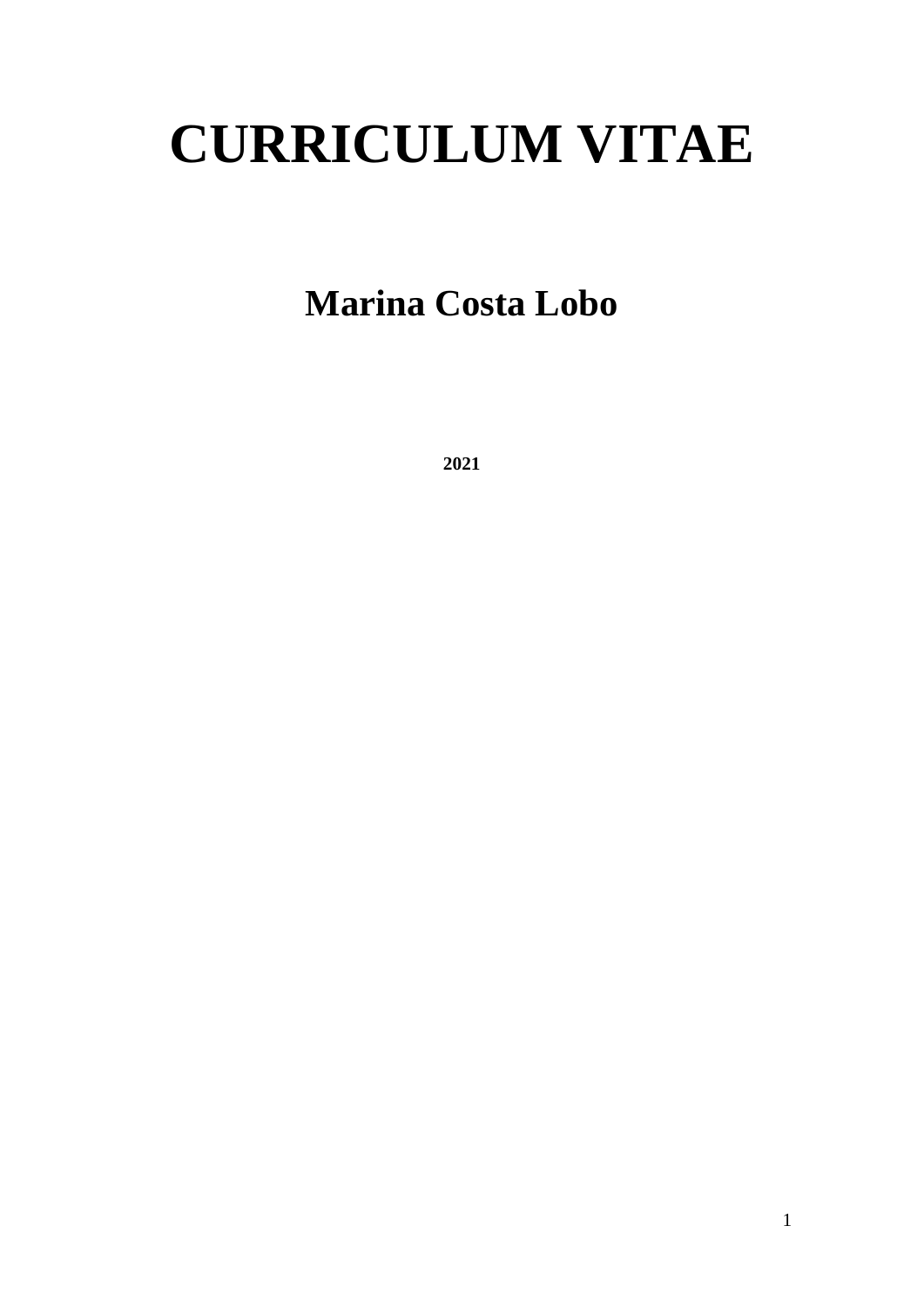#### **Work Address:**

Instituto de Ciências Sociais, Universidade de Lisboa Av. Professor Aníbal Bettencourt, 9 1600-189 Lisboa Portugal Tel: # 351 - 21 7804774 [marina.costalobo@ics.ul.pt](mailto:marina.costalobo@ics.ul.pt) <http://www.ics.ul.pt/instituto/?ln=p&pid=77&mm=2&ctmid=3&mnid=1&doc=31809901190> website : [www.marinacostalobo.pt](http://www.marinacostalobo.pt/) Academia.edu :<https://lisboa.academia.edu/MarinaCostaLobo> Researchgate : [https://www.researchgate.net/profile/Marina\\_Costa\\_Lobo](https://www.researchgate.net/profile/Marina_Costa_Lobo)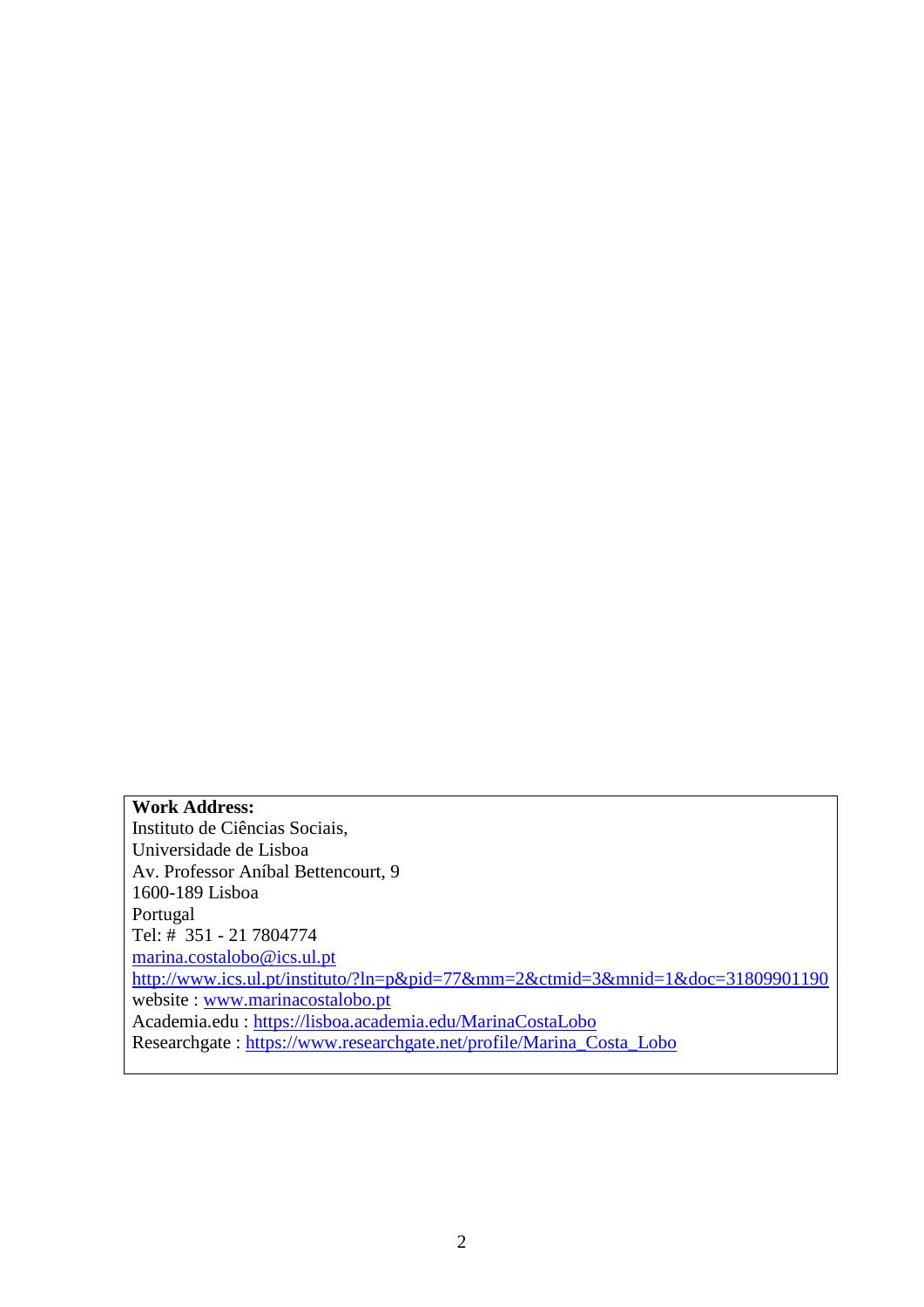#### **TABLE OF CONTENTS**

| 2. |                                                                        |
|----|------------------------------------------------------------------------|
|    | 2.1. Publications                                                      |
|    | 2.2. Participation in Scientific Meetings                              |
|    | 2.3. Organization of Scientific Meetings                               |
|    | 2.4. Research Projects                                                 |
|    | 2.5. Prizes                                                            |
|    | 2.6. Scientific Refereeing                                             |
|    | 2.7. Scientific Reports                                                |
| 3. |                                                                        |
|    | 3.1. Teaching                                                          |
|    | 3.2. Coordination of PhD and Masters Programmes                        |
|    | 3.3. Coordination of Courses / Seminars                                |
|    | 3.4. Phd and Masters Supervision                                       |
|    | 3.5. Participation in Juris                                            |
|    | 3.6. Membership of Post-Graduate Committees                            |
|    | 3.7. Post-Doc Supervision                                              |
|    | 3.8. Researcher Supervision                                            |
| 4. |                                                                        |
|    | 4.1. Public Policies and Private Sector, including Reports and Studies |
|    | 4.2. Knowledge Diffusion to wider Audiences                            |
| 5. |                                                                        |
|    | 5.1. Participation in Governance Bodies                                |

.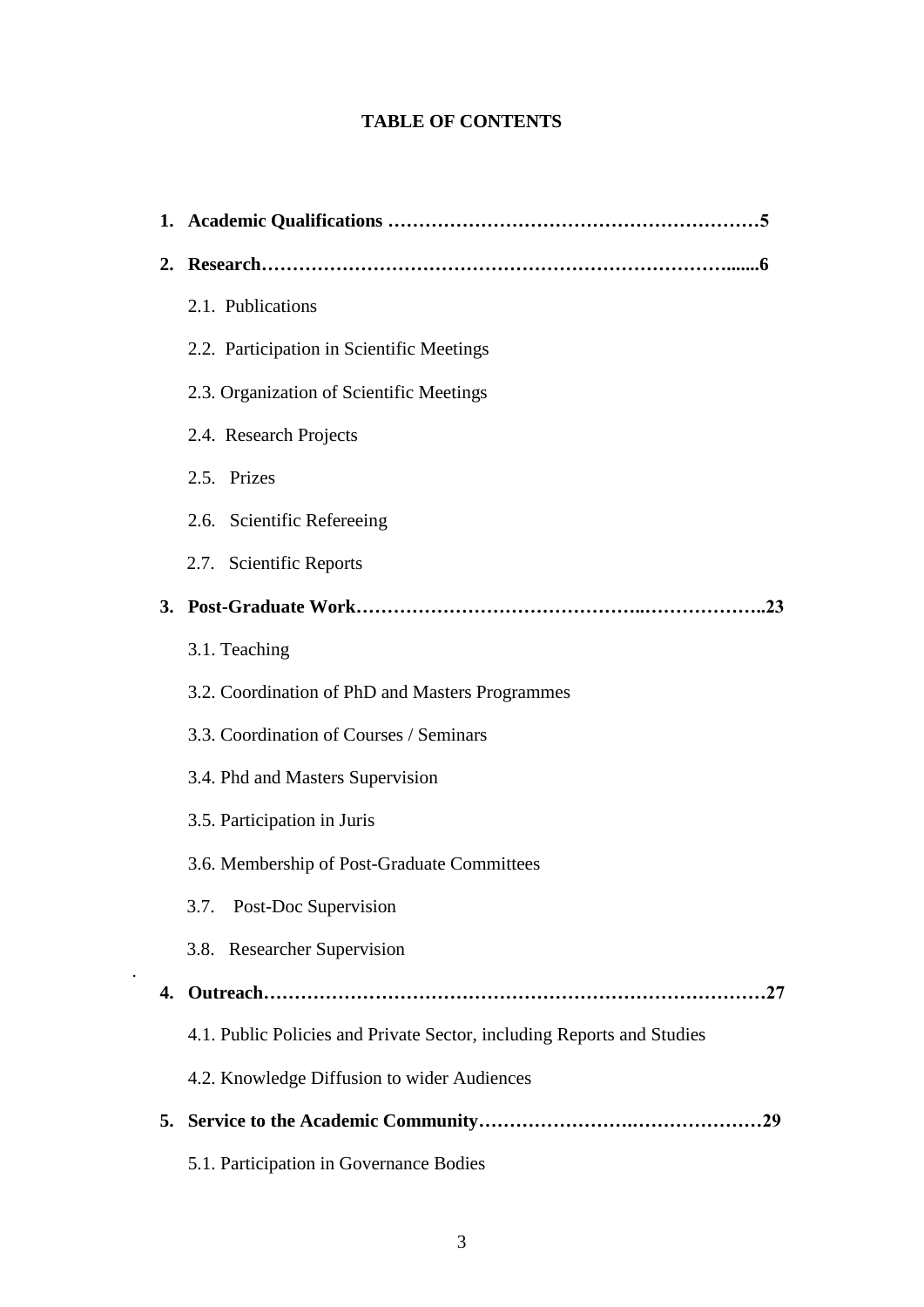- 5.2. Coordination of Scientific Journals
- 5.3. Participation in Editorial Boards of Scientific Journals
- 5.4. Membership of the Board of Scientific Associations
- 5.5. Participation in Evaluation Activities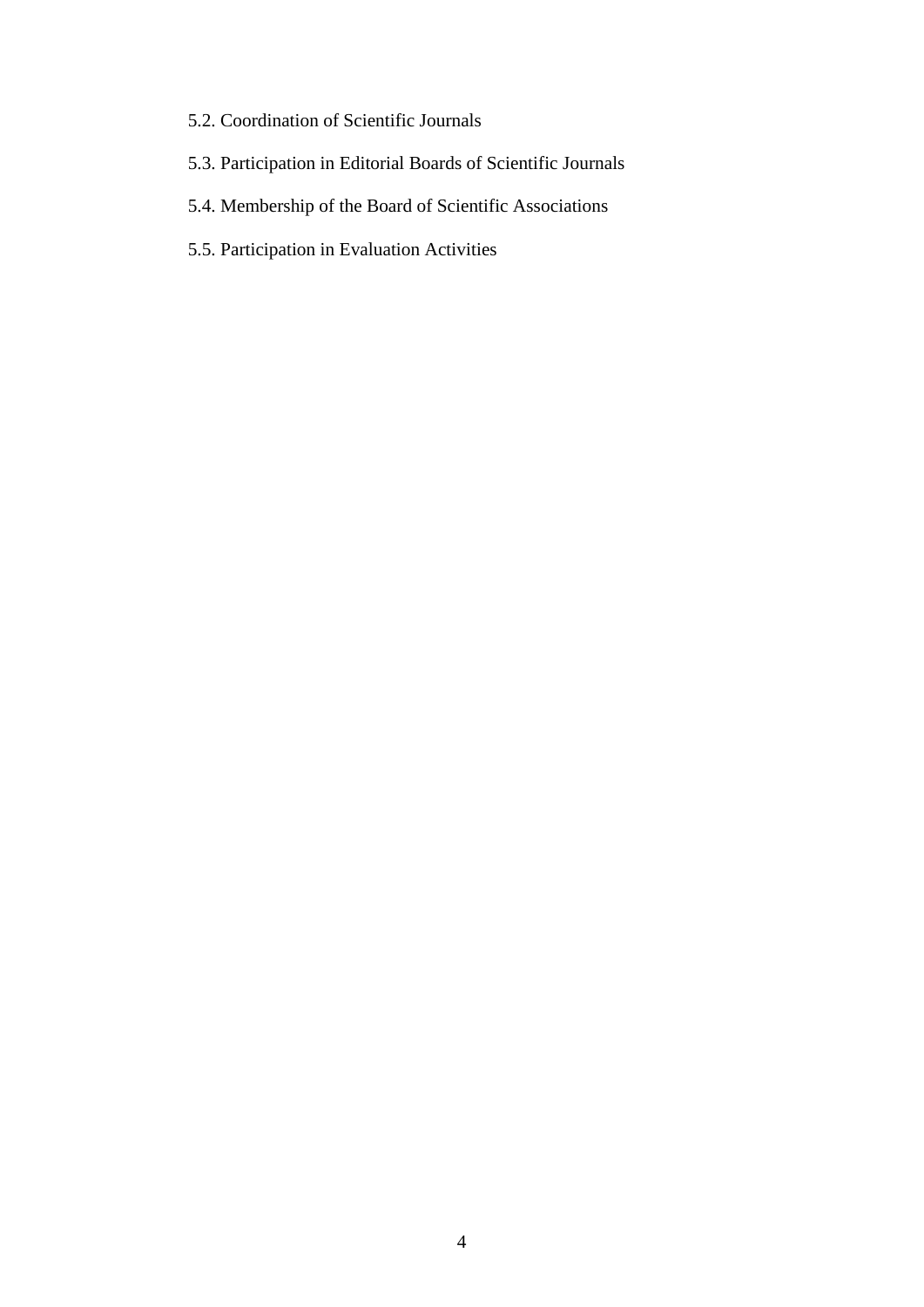## **1. Diplomas and Professional Positions**

## **1.1. Academic Qualifications**

| 2011 | <i>Habilitation, Political Science, University of Lisbon.</i>                                                                                                                  |
|------|--------------------------------------------------------------------------------------------------------------------------------------------------------------------------------|
| 2001 | D. Phil, Politics, Oxford University, St. Antony's College.<br>Thesis: "The Emergence of a Prime Ministerial Model: Co-ordination in the<br>Portuguese Government, 1976-1995." |
| 1996 | M. Phil., European Politics and Society, Oxford University.                                                                                                                    |
| 1993 | B.A., Hons., Durham University, Economics and Politics.                                                                                                                        |

## **1.2. Tenure-Track Positions**

| $2015 -$  | Principal Researcher at the Institute of Social Sciences of the University of Lisbon                                                                                                  |
|-----------|---------------------------------------------------------------------------------------------------------------------------------------------------------------------------------------|
| 2006-     | Associate Researcher (Tenured) at the Institute of Social Sciences of the University<br>of Lisbon.                                                                                    |
| 2003-2006 | Assistant Researcher (5 year contract) at the Institute of Social Sciences at the<br>University of Lisbon.                                                                            |
| 2001-2003 | Post-Doctorate Fellowship at the Institute of Social Sciences of the University of<br>Lisbon, financed by the Foundation of Science and Technology, Ministry of Science,<br>Portugal. |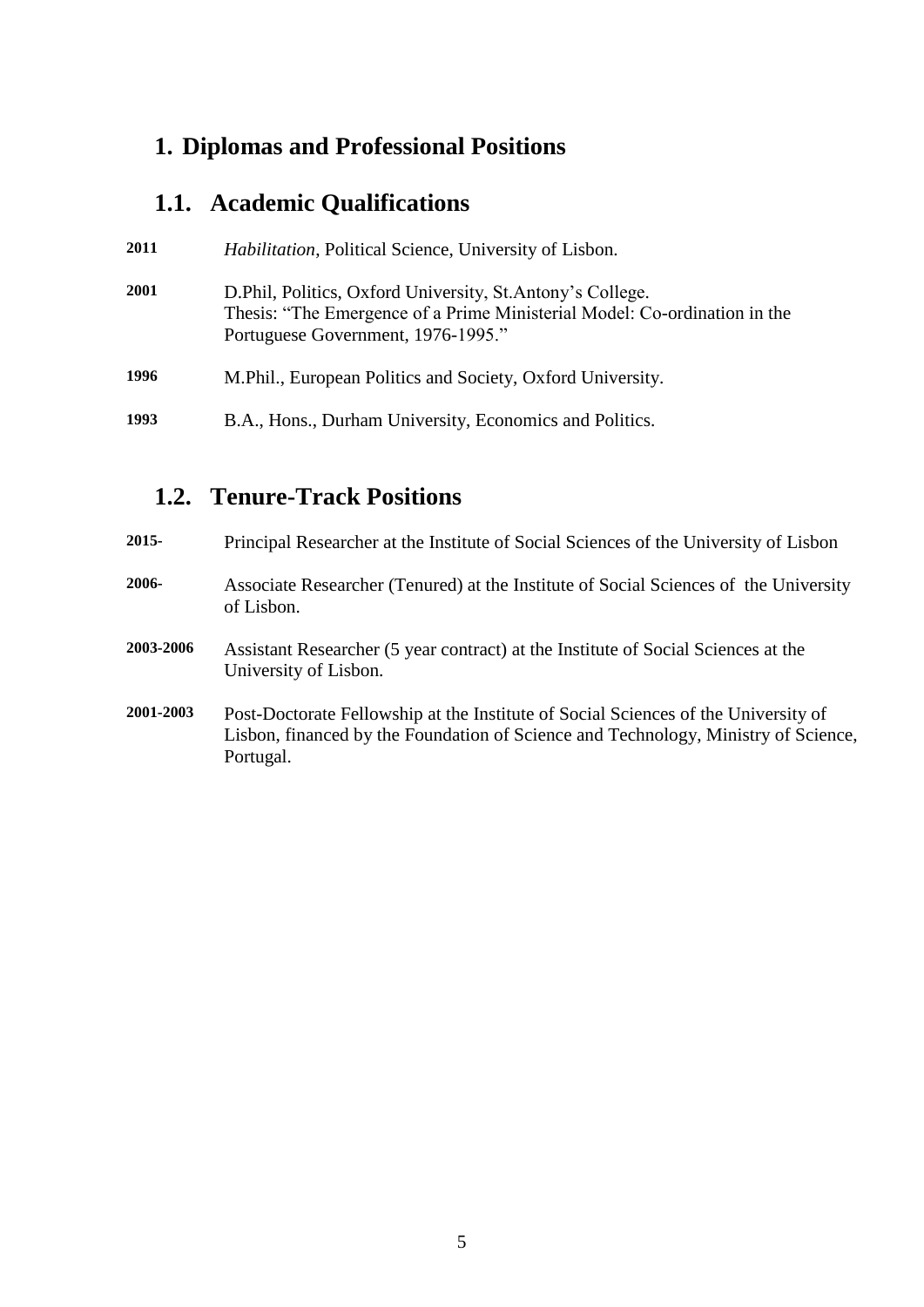## **2. Research**

#### **2.1. Publications**

#### **Thesis**

| 2001 | The Emergence of a Prime Ministerial Model: Coordination in the Portuguese       |
|------|----------------------------------------------------------------------------------|
|      | Government, 1976-1995, doctoral thesis, Politics, Oxford University, St.Antony's |
|      | College.                                                                         |

#### **Books**

| 2018 | A reforma do Sistema Eleitoral em Portugal – O estado da Questão, Edited by<br>Marina Costa Lobo, e-book for IPP- Instituto de Políticas Públicas.                                                                                             |
|------|------------------------------------------------------------------------------------------------------------------------------------------------------------------------------------------------------------------------------------------------|
| 2018 | Citizenship and Crisis. A showcase of ICS Research. Edited by Marina Costa Lobo,<br>Filipe Carreira da Silva and José Pedro Zuquete. Lisbon: Imprensa de Ciências<br>Sociais.                                                                  |
| 2017 | A Constituição Portuguesa em Fluxo: uma perspectiva comparada 1976-2016. Edited<br>by Marina Costa Lobo, Lisbon: Assembleia da República.                                                                                                      |
| 2017 | Geração Milénio? Um retrato social e político. Authors: Vitor Sérgio Ferreira,<br>Marina Costa Lobo, Jussara Rowland, Edalina Rodrigues Sanches.                                                                                               |
| 2016 | Southern Europe and the Financial Earthquake, coping with the first phase of the<br>Financial Crisis, edited by Susannah Verney, Anna Bosco and Marina Costa Lobo,<br>London: Routledge.                                                       |
| 2015 | Personality Politics? The role of leader evaluations in democratic elections, Book on<br>Leader Effects in Context, Oxford: OUP, co-edited with John Curtice. Can be ordered<br>online at: http://ukcatalogue.oup.com/product/9780199660124.do |
| 2013 | A Cidadania Europeia em Portugal [European Citizenship in Portugal], Lisbon,<br>FFMS.                                                                                                                                                          |
| 2009 | As eleições legislativas e Presidenciais, 2005-2006 [The Legislative and Presidential<br>Elections, 2005-2006], Lisbon: Imprensa de Ciências Sociais. Co-edited with Pedro<br>Magalhães.                                                       |
| 2009 | O Semi-Presidencialismo em Países de Língua Portuguesa [Semi-Presidentialism in<br>Portuguese Speaking Countries]. Co-edited with Octavio Amorim Neto, Lisbon:                                                                                 |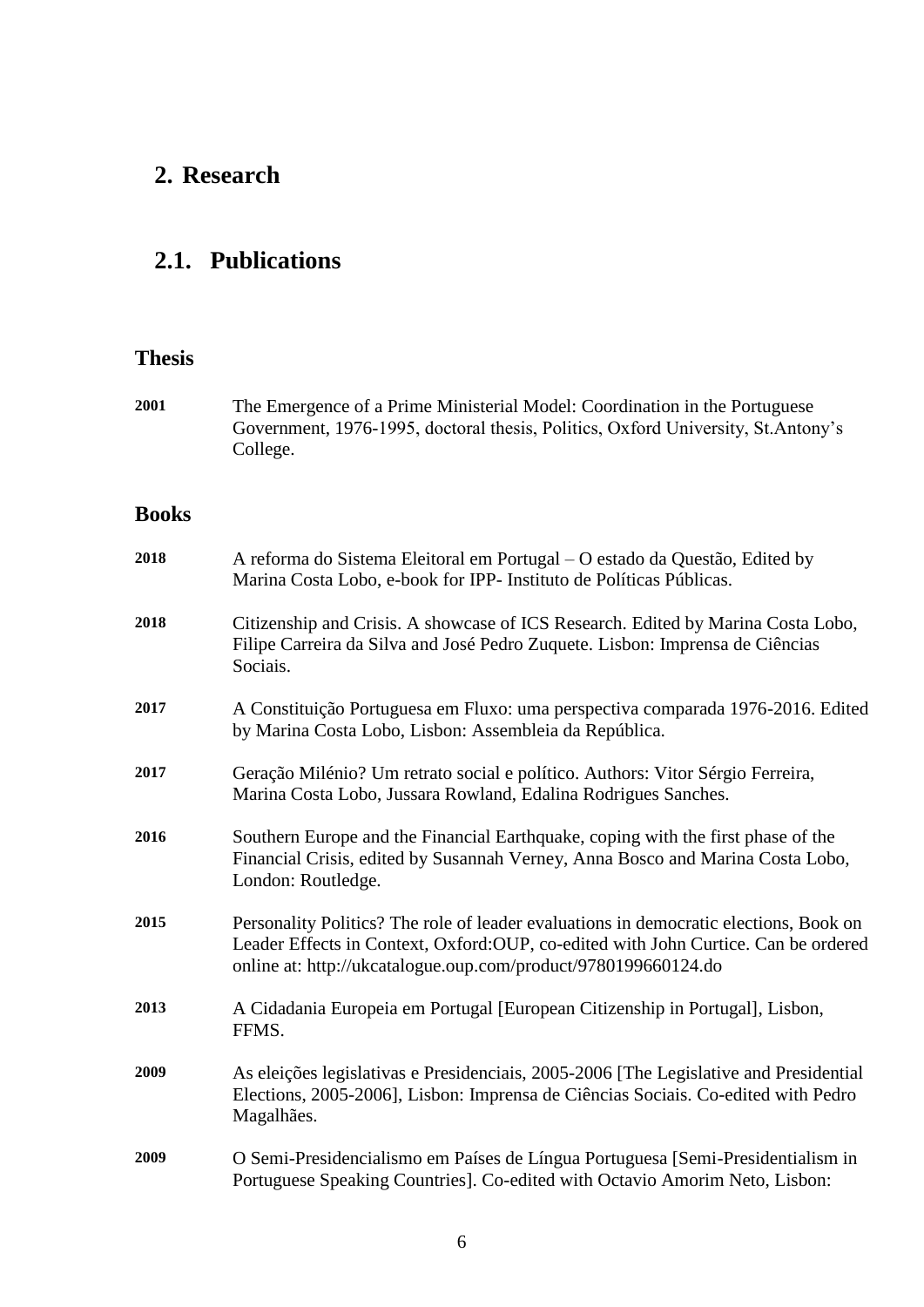|      | Imprensa de Ciências Sociais.                                                                                                                                                                                                                                  |
|------|----------------------------------------------------------------------------------------------------------------------------------------------------------------------------------------------------------------------------------------------------------------|
| 2009 | Portugal, uma democracia em Construção, Festschrift for David Goldey. [Portugal, a<br>Democracy under Construction], Lisbon: Imprensa de Ciências Sociais. Co-edited<br>with Manuel Villaverde Cabral and Rui Feijó.                                           |
| 2007 | Eleições e Cultura Política, [Elections and Political Culture], Lisbon: Imprensa de<br>Ciências Sociais. Co-edited with André Freire and Pedro Magalhães.                                                                                                      |
| 2007 | Em nome da Europa, Portugal and the EU, 1986-2006, [In the name of Europe,<br>Portugal and the EU, 1986-2006], Cascais: Principia. Co-edited with Pedro Lains.                                                                                                 |
| 2007 | Portugal at the Polls, Massachussets: Lexington.<br>Co-edited with André Freire and Pedro Magalhães.                                                                                                                                                           |
| 2005 | Comportamentos e Atitudes Políticas, 1973-2002 - Inquéritos e Bases de Dados.<br>Lisboa: Imprensa de Ciências Sociais. Co-edited with André Freire, Pedro Magalhães<br>and Ana Espírito-Santo.                                                                 |
| 2005 | Governar em Democracia: Portugal, 1976-1995 [Governing in Democracy: Portugal,<br>1976-1995], Lisbon: Imprensa de Ciências Sociais.                                                                                                                            |
| 2004 | Portugal a Votos [Portugal at the Polls], Lisbon: Imprensa de Ciências Sociais. Co-<br>edited with André Freire and Pedro Magalhães.                                                                                                                           |
| 2003 | As eleições legislativas de 2002 - Inquérito pós-eleitoral (base de dados), [The 2002<br>legisaltive elections – post-election survey], Lisbon: Imprensa de Ciências Sociais,<br>2003. Co-organized with André Freire, Pedro Magalhães and Ana Espírito-Santo. |
| 2002 | O Parlamento Português: uma reforma necessária, [The Portuguese Parliament: a<br>necessary reform], Lisbon: Imprensa de Ciências Sociais. Co-authored with António<br>Araújo, André Freire, Cristina Leston-Bandeira e Pedro Magalhães.                        |

#### **Articles in Peer-Reviewed Journals**

| 2021 | "Technocratic attitudes and voting behaviour ten years after the Eurozone crisis:<br>Evidence from the 2019 EP elections." Electoral Studies 70 (2021): 102288. With<br>Lea Heyne. |
|------|------------------------------------------------------------------------------------------------------------------------------------------------------------------------------------|
| 2021 | "Do perceptions of EMU alter clarity of responsibility? A comparison of German and<br>Greek electorates." Electoral Studies 70 (2021): 102287. With Roberto Pannico                |
| 2021 | "The European Union and political behaviour: The shadow of the Great<br>Recession." Electoral Studies 70 (2021): 102285. With Michael-Lewis-Beck                                   |
| 2021 | Organizer with Michael Lewis-Beck of a Special Issue intitled: The European Union<br>and political behaviour, Electoral Studies 70 (2021): 102285.                                 |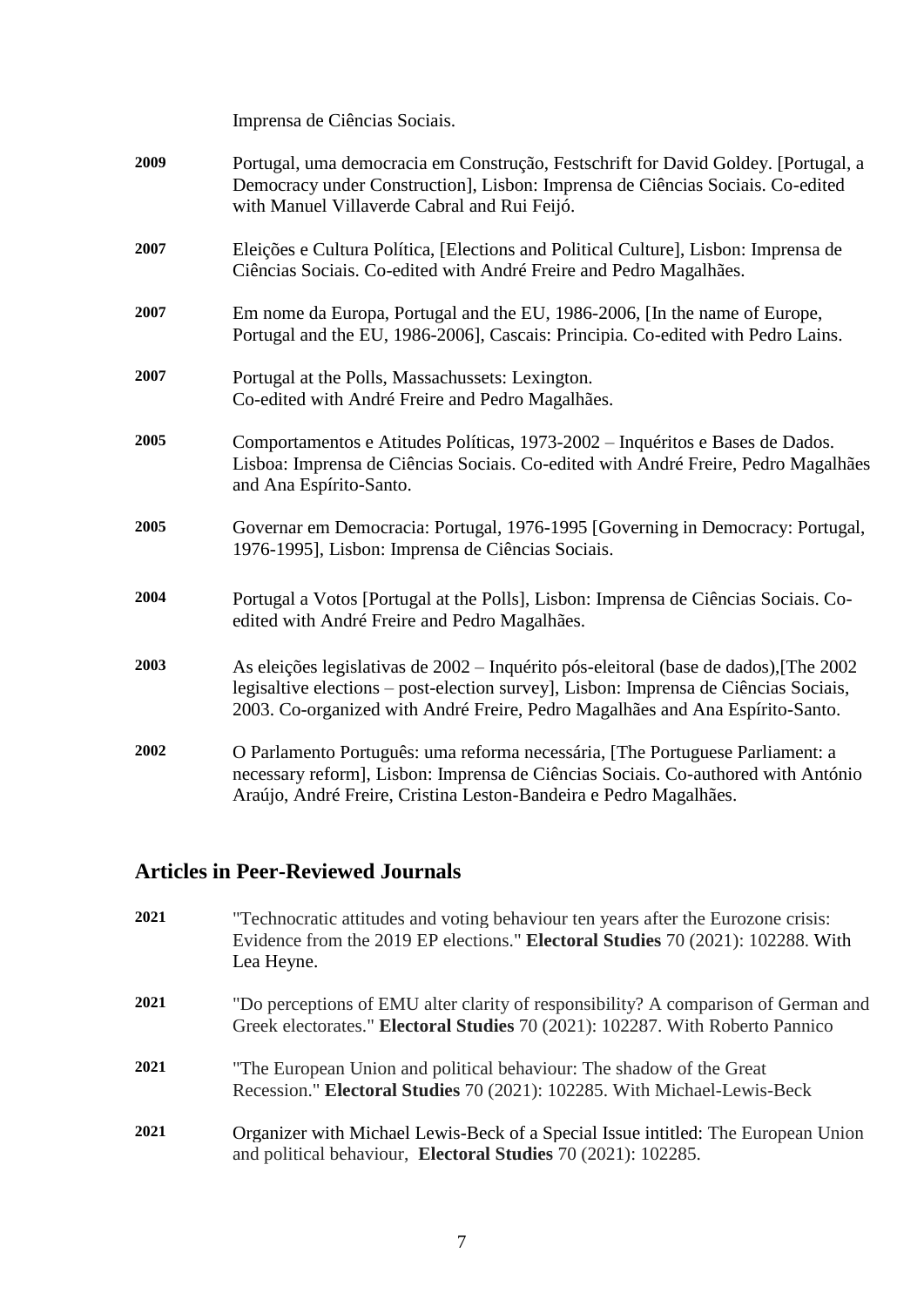| 2020 | "Increased economic salience or blurring of responsibility? Economic voting during<br>the Great Recession." Electoral Studies 65 (2020): 102141. With Roberto Pannico.                                                                                                             |
|------|------------------------------------------------------------------------------------------------------------------------------------------------------------------------------------------------------------------------------------------------------------------------------------|
| 2018 | "This time it's different? Effects of the Eurovision Debate on young citizens and its<br>consequence for EU democracy – evidence from a quasi-experiment in 24 countries."<br>Journal of European Public Policy (2018), volume 25, no. 4, pp. 606-629. With<br>Jürgen Maier et al. |
| 2018 | "Personality Goes a Long Way." Government and Opposition (2018), volume 53,<br>no. 1, pp. 159-179.                                                                                                                                                                                 |
| 2017 | "Prime ministers in the age of austerity: an increase in the personalisation of voting<br>behavior." West European Politics (2017), pp. 1-20. With Frederico Ferreira da<br>Silva.                                                                                                 |
| 2016 | "Party rules, party resources and the politics of parliamentary democracies: How<br>parties organize in the 21st century." Party Politics (2016), volume 22, no. 6, pp.<br>661-678. With Thomas Poguntke et al.                                                                    |
| 2016 | Organizer, The Presence of the Past: Perceptions of Authoritarianism and Democratic<br>Transition in Contemporary Portugal, with António Costa Pinto, in South European<br>Society and Politics, volume 21, no.2.                                                                  |
| 2016 | "Bringing the past back in: how attitudes towards the democratic transition influence<br>the Portuguese voter." South European Society and Politics (2016): 1-15.                                                                                                                  |
| 2016 | "Portuguese democratisation 40 years on: its meaning and enduring legacies."South<br>European Society and Politics (2016): 1-18. With António Costa Pinto, and Pedro<br>C. Magalhães                                                                                               |
| 2014 | "Partisan Turnout bias and District Magnitude", in Electoral Studies, with Ignacio<br>Lago Penas, vol. 32, pp.150-158.                                                                                                                                                             |
| 2014 | "Semi-presidentialism in Lusophone countries: Diffusion and Operation", in<br>Democratization, with Octavio Amorim Neto, vol.21, no.3, pp.434-457.                                                                                                                                 |
| 2013 | "Patrimony Voting in Portugal, the 2011 elections", in <b>Electoral Studies</b> , vol.32,<br>no.3, pp.460-464.                                                                                                                                                                     |
| 2012 | "The integration hypothesis: how the European Union shapes economic voting", in<br>Electoral Studies, vol. 31, no.3, pp.522-528. Co-authored with Michael S. Lewis-<br>Beck.                                                                                                       |
| 2012 | Organizer, Special Issue on Economic Voting in Southern Europe Electoral Studies,<br>vol.31, no.3.                                                                                                                                                                                 |
| 2012 | "Introduction: Economic Crisis and Elections, the European Periphery", in Electoral<br>Studies, vol.31, no.3. pp. 469-471. Co-authored with Michael S. Lewis-Beck.                                                                                                                 |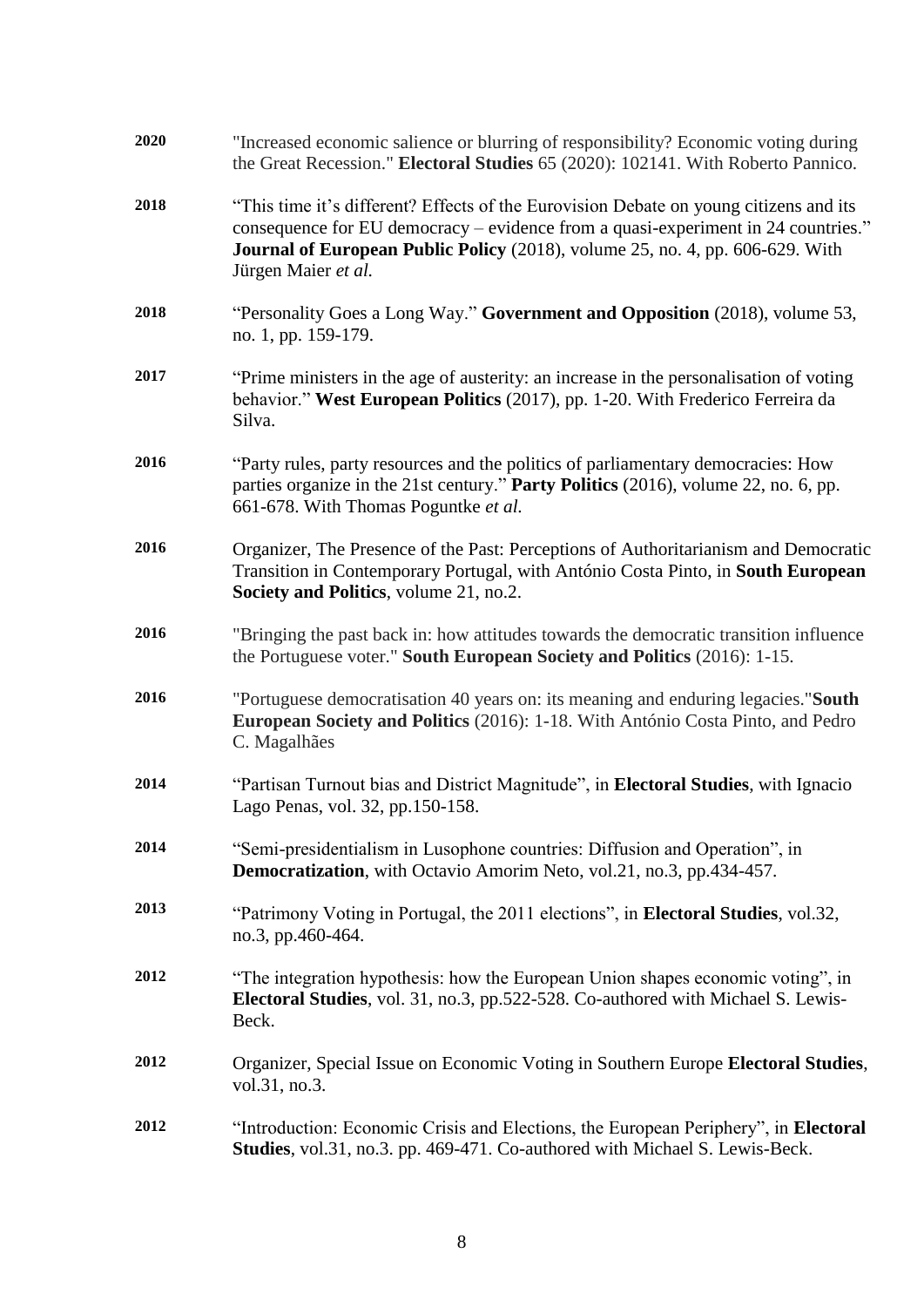| 2011        | "Room for manoeuvre: euroscepticism in the portuguese parties and electorate, 1976-<br>2005", in South European Society and Politics, vol. 16, no.1., pp.81-104. Co-<br>authored with Pedro Magalhães.                                            |
|-------------|---------------------------------------------------------------------------------------------------------------------------------------------------------------------------------------------------------------------------------------------------|
| 2011        | "Anchoring the Portuguese Voter: Panel Dynamics in a Newer Electorate", in<br>Political Research Quarterly, vol.64, no.2, pp.293-208. Co-authored with Michael<br>S. Lewis-Beck.                                                                  |
| 2009        | "The Clarity of Policy Alternatives, Left-Right and the European Parliament Vote in<br>2004", in <b>Journal of European Integration</b> , vol.31, no.5, pp.665-683.                                                                               |
| 2009        | "Portugal's Semi-Presidentialism (Re)considered: An assessment of the President's<br>role in the Policy-making Process, 1976-2006", in European Journal of Political<br>Research, vol.48, no.2, pp.234-255. Co-authored with Octavio Amorim Neto. |
| 2008        | "Parties and Leader Effects – Impact of Leaders in the Vote for Different Types of<br>Parties", in Party Politics, vol. 14, no.3, pp.281-298.                                                                                                     |
| 2006        | "Short-term voting determinants in a young democracy: Leader effects in Portugal in<br>the 2002 legislative elections", in <b>Electoral Studies</b> , 25, pp. 270-286.                                                                            |
| 2005        | "Economics, ideology and Vote: Southern Europe, 1985-2000", in European<br>Journal of Political Research, vol.44, no.4, pp.493-518. Co-authored with André<br>Freire.                                                                             |
| 2003        | "Portuguese Attitudes towards the EU membership, social and political<br>perspectives", in South European Society & Politics, Volume 8, No. 1, pp.97-118.                                                                                         |
| 2003        | "Economia, ideologia e voto: Europa do Sul, 1985-2000", in Análise Social, no. 167,<br>pp.483-506. Co-authored with André Freire and Rui Cabral.                                                                                                  |
| 2001        | "The role of political parties in Portuguese Democratic Consolidation", in Party<br>Politics, vol. 7, no.5, pp. 643-653.                                                                                                                          |
| <b>2001</b> | "From «third wave» to «third way»: Europe and the Portuguese Socialists (1975–<br>1999)", in Journal of Southern Europe and the Balkans, vol. 3, no.1, pp.25-35.<br>Co-authored with Pedro Magalhães.                                             |
| <b>2000</b> | "Governos partidários numa democracia recente: Portugal, 1976-95" [Party<br>Governments in a new democracy, Portugal 1976-1995), in Análise Social,<br>no.154/55, pp.147-174.                                                                     |
| 1996        | "A evolução do Sistema Partidário Português à luz de mudanças económicas e<br>políticas, (1976-1991)" [Develoments in the portuguese party system between<br>political and economic change], in Análise Social, no. 139, pp.1085-1116.            |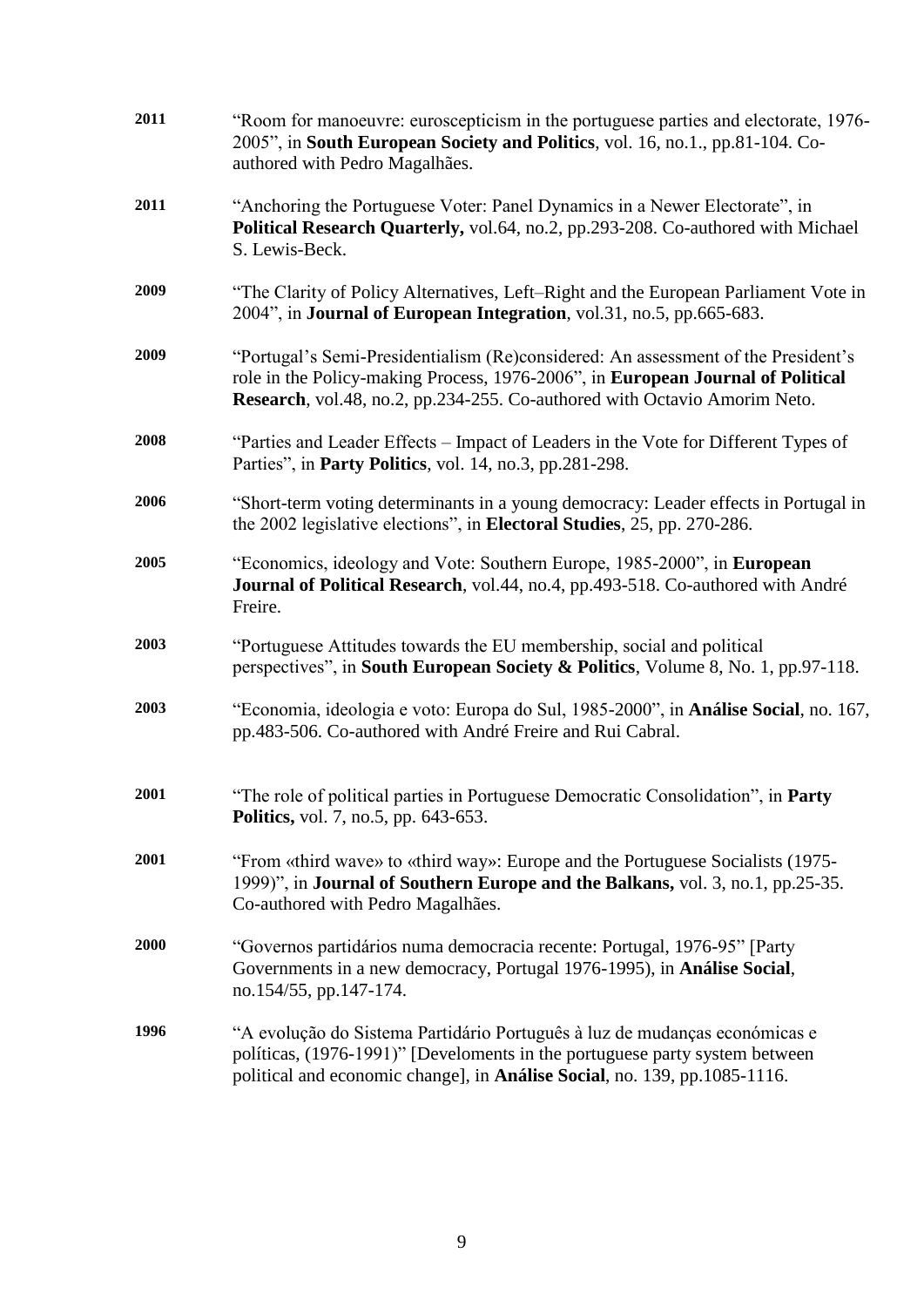#### **Book Chapters**

| 2021 | "The Europeanisation of Portuguese Politics", in The Oxford Handbook of<br>Portuguese Politics, Fernandes, J., Magalhães, P. and Costa Pinto, A., Oxford: OUP.                                                                                                                                |
|------|-----------------------------------------------------------------------------------------------------------------------------------------------------------------------------------------------------------------------------------------------------------------------------------------------|
| 2021 | "Greece: Debates in a Party-dominated System with Clientelistic<br>UnderpinningsDebates in a Party-dominated System with Clientelistic<br>Underpinnings", in Debus, M., Back, H. and Fernandes, J., eds. The Politics of<br>Legislative Debates, pp.420-443. Oxford: OUP. With Yani Kartalis. |
| 2019 | "Technocracy and Democracy in the EU", in Caramani, D., and Bertsou, E.,<br>Technocracy and Democracy, Cambridge: CUP. With Ian MacManus.                                                                                                                                                     |
| 2018 | "Introduction", Citizenship in Crisis, eds. Marina Costa Lobo, Filipe Carreira da Silva<br>and José Pedro Zuquete. Lisboa: ICS. With Filipe Carreira da Silva and José Pedro<br>Zuquete.                                                                                                      |
| 2018 | "The Politicisation of the EU: a citizens' perspective", in Citizenship in Crisis, eds.<br>Marina Costa Lobo, Filipe Carreira da Silva and José Pedro Zuquete. With Jan<br>Karremans.                                                                                                         |
| 2018 | "A mudança do sistema eleitoral: uma reforma eternamente adiada?", in Marina Costa<br>Lobo (ed.) "A Reforma do Sistema Eleitoral em Portugal: Estado da Arte". E-book<br>IPP, Instituto de Políticas Públicas.                                                                                |
| 2018 | "O financiamento intrapartidário e o voto preferencial", with Sofia Serra da Silva, in<br>Marina Costa Lobo (ed.) "A Reforma do Sistema Eleitoral em Portugal: Estado da<br>Arte". E-book IPP, Instituto de Políticas Públicas.                                                               |
| 2018 | "Responsabilidade e Ética", in Neves, M. Patrão, "Ética e Política", Lisboa:<br>Almedina.                                                                                                                                                                                                     |
| 2017 | "Os jovens perante a política: mudanças e continuidades entre 2007 e 2015", in<br>Geração Milénio? Um retrato social e político, ICS Coleção Observatório.                                                                                                                                    |
| 2017 | "O semipresidencialismo na crise europeia, 1990-2016" in A Constituição Portuguesa<br>em Fluxo: uma perspectiva comparada 1976-2016. Lisbon: Assembleia da República,<br>pp. 145-158.                                                                                                         |
| 2017 | "A Constituição Portuguesa em Fluxo: uma perspectiva comparada 1976-2016".<br>Lisboa: Assembleia da República, pp. 205.                                                                                                                                                                       |
| 2016 | "Economic Voting in Extraordinary Times", in Arzheimer et. al. The Sage Handbook<br>of Electoral Behaviour, London: Sage. With Michael Lewis-Beck.                                                                                                                                            |
| 2016 | "The Impact of Parties' Financial Dependence on Citizens Perceptions of Party<br>Responsiveness", in Webb, P., Poguntke, T., and Scarrow, S., "Political Parties                                                                                                                              |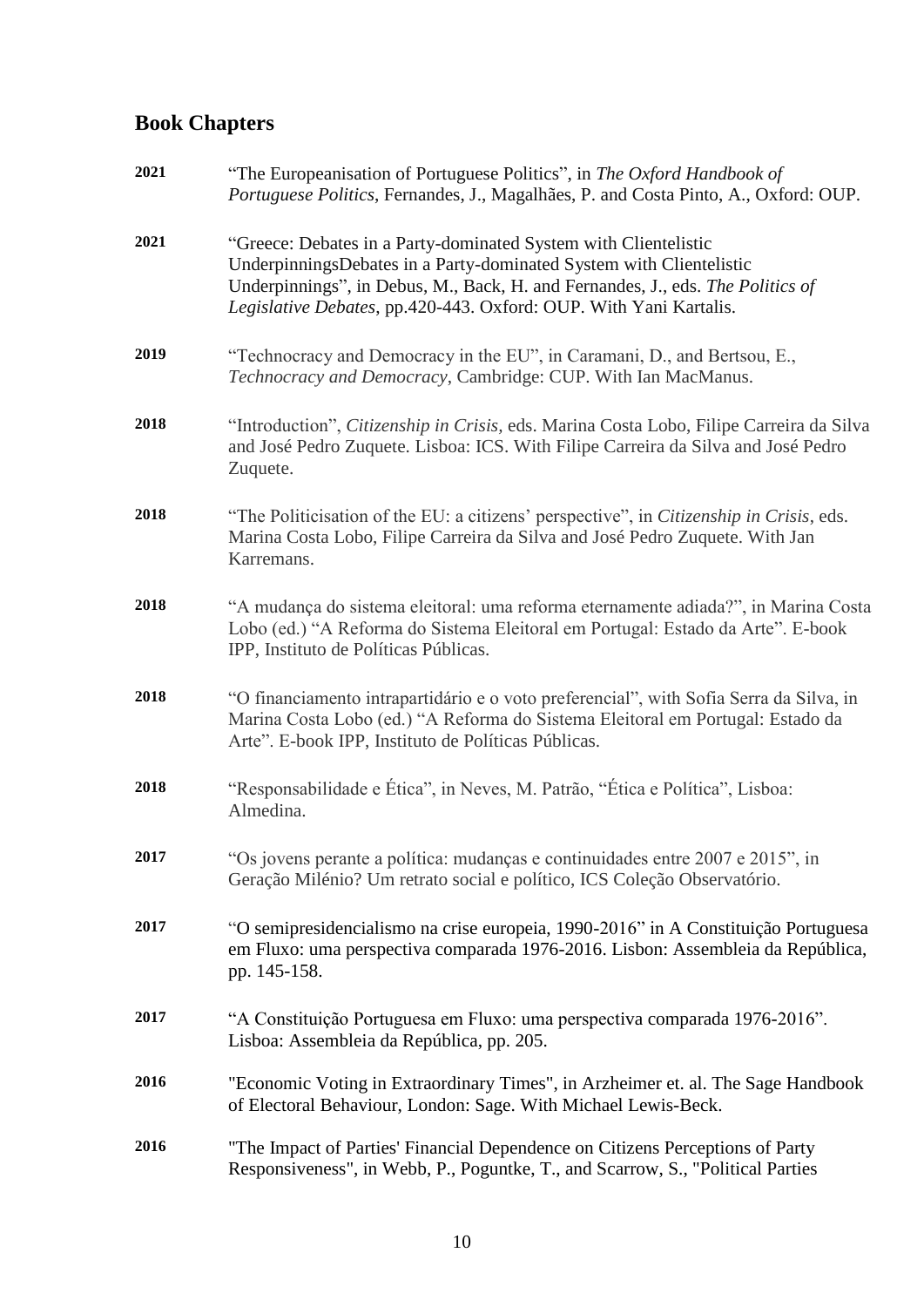|      | Organization and its Consequences", Oxford: OUP. With Isabella Razzuoli.                                                                                                                                                                                                                                       |
|------|----------------------------------------------------------------------------------------------------------------------------------------------------------------------------------------------------------------------------------------------------------------------------------------------------------------|
| 2015 | "Le Portugal", in Nathalie Brack, Jean-Michel de Waele & Jean-Benoit Pilet<br>(Eds.), Les démocracies européennes: institutions, élections et partis politiques, (pp.<br>347-365). Paris: Armand Colin. ISBN: 978-2-200-60162-1. With Pedro Magalhães<br>and António Costa Pinto.                              |
| 2015 | "A Reforma do Sistema Político" in Marques, V.S., e Pereira, P.T., Afirmar of<br>Futuro-Políticas Públicas em Portugal, vol.1, Lisboa: FCG, com José Santana<br>Pereira.                                                                                                                                       |
| 2015 | "The Determinants of the Vote", in Gunther, R., Beck, P., Magalhães, P., Moreno, A.,<br>Voting in Old and New Democracies, London: Routledge. With Richard Gunther,<br>Paolo Bellucci and Marco Lisi.                                                                                                          |
| 2015 | "Los Socialistas Portugueses y La Tercera Via" (reedição), in Mateos, A., e Muñoz<br>Sanchez, A., Transicion y Democracia – Los Socialistas en España y Portugal,<br>Madrid: Editorial Pablo Iglesias. With Pedro Magalhães.                                                                                   |
| 2015 | "Introduction" and "Conclusion", in Lobo, M.C., and Curtice, J., Personality Politics?<br>The Role of Leader Evaluations in Democratic Elections.                                                                                                                                                              |
| 2015 | "Party Dealignment and Leader Effects", in Lobo, M.C., and Curtice, J., Personality<br>Politics? The Role of Leader Evaluations in Democratic Elections. An analysis of the<br>relationship between party dealignment and leader effects in Italy, Spain and Portugal.                                         |
| 2014 | "Party and Electoral Leadership" in t'Hart, and Rhodes, R., The Oxford Handbook of<br>Political Leadership, Oxford: OUP, pp.362-375                                                                                                                                                                            |
| 2013 | "Uma Cidadania Política, mas pouco" in Costa Lobo, M., ed. A Cidadania Política em<br>Portugal, Lisboa:FFMS.                                                                                                                                                                                                   |
| 2013 | "Introdução", em A Cidadania Política em Portugal, Lisboa: FFMS.                                                                                                                                                                                                                                               |
| 2013 | "Xadrez Político" in Cardoso, J.L., Magalhães, P., (eds), Portugal de A a Z, Lisboa,<br>Imprensa de Ciências Sociais.                                                                                                                                                                                          |
| 2013 | "A Responsividade Política em Portugal: Retrato de um processo de deterioração em<br>curso", in Magalhães, P., Costa Pinto, A., e Sousa, L. (ed.), Qualidade da Democracia<br>em Portugal, Lisbon: Imprensa de Ciências Sociais, forthcoming. Co-authored with<br>Carlos Jalali e Frederico Ferreira da Silva. |
| 2012 | "Regímenes Parlamentarios y Semipresidenciales en la Unión Europea", in Lanzaro,<br>Jorge (ed.), Presidencialismo y Parlamentarismo - América Latina y Europa<br>Meridional, Madrid: Centro de Estudios Políticos y Constitucionales, pp.213-223.                                                              |
| 2012 | "El Protagonismo del Primer Ministro en un Régimen Semipresidencial: Portugal<br>1976-2011", in Lanzaro, Jorge (ed.), Presidencialismo y Parlamentarismo - América<br>Latina y Europa Meridional, Madrid: Centro de Estudios Políticos y Constitucionales,<br>pp.337-361.                                      |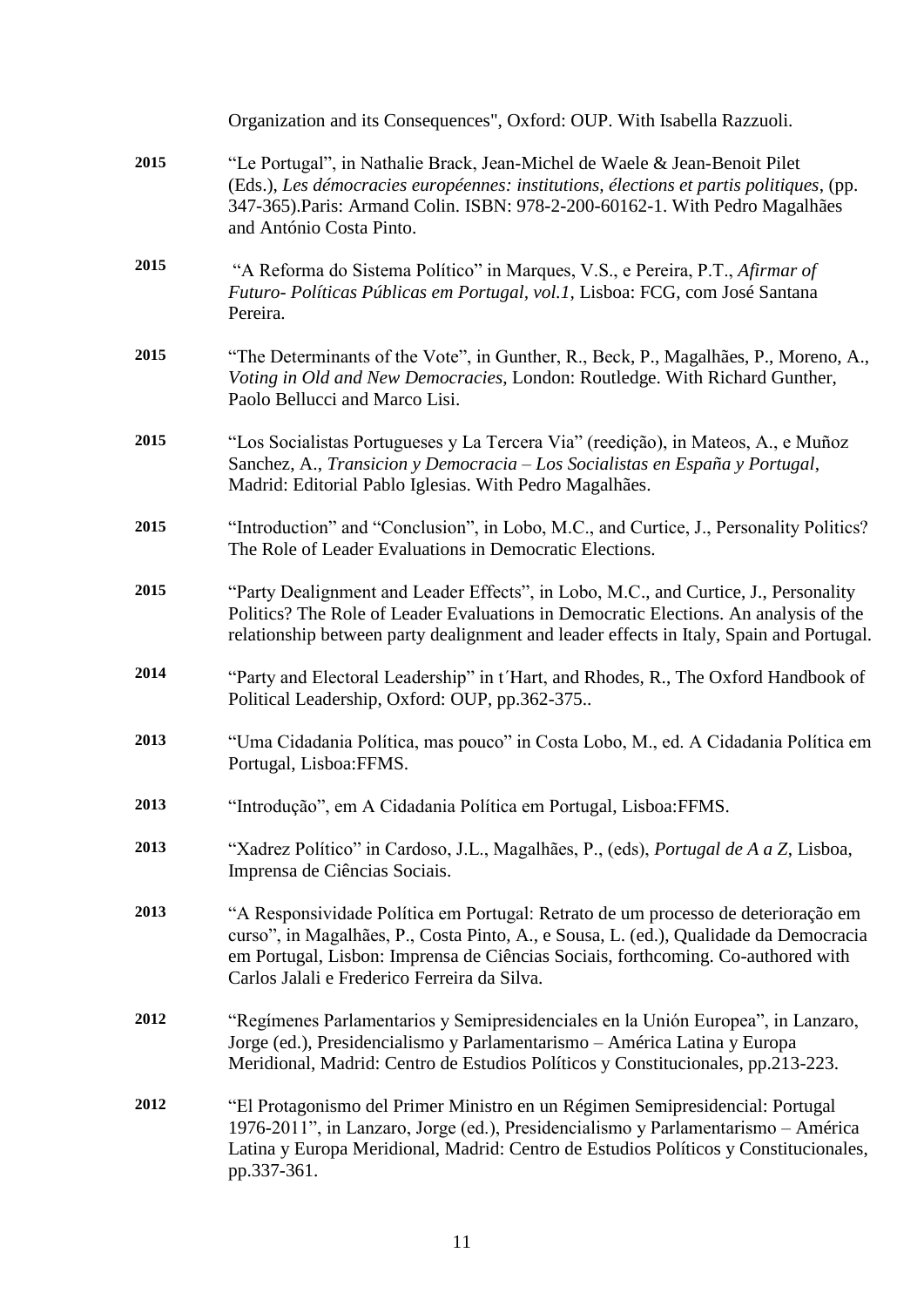| 2012 | "Still second-order? European Parliament Elections in Portugal", in Pinto, A.C.,<br>Contemporary Portugal, Columbia University Press, a Revised edition of 2003 book.                                                                                                                                                                            |
|------|--------------------------------------------------------------------------------------------------------------------------------------------------------------------------------------------------------------------------------------------------------------------------------------------------------------------------------------------------|
| 2012 | "Room for Manoeuvre: Euroscepticism in the Portuguese Parties and Electorate 1976-<br>2005, in Verney, Susannah (ed.), Euroscepticism in Southern Europe – A Diachronic<br>Perspective, New York: Routledge. Co-authored with Pedro Magalhães.                                                                                                   |
| 2012 | "The Political Institutions of Portuguese Democracy", in Royo, Sebastián, Portugal in<br>Twenty-First Century – Politics, Society, and Economics. Plymouth: Lexington<br>Books, pp. 23-47. With António Costa Pinto and Pedro Magalhães.                                                                                                         |
| 2012 | "Portugal's Semi-Presidentialism (Re)Considered: An Assessment of the President's<br>Role in the Policy Process, 1976-2006", in Royo, Sebastián, Portugal in Twenty-First<br>Century – Politics, Society, and Economics. Plymouth: Lexington Books, pp. 49-69.<br>With Octavio Amorim Neto.                                                      |
| 2010 | "Mapping the Political Landscape: A Vote Advice Application in Portugal", in<br>Cedroni, L. and Garzia, D., Voting Advice Applications in Europe: The State of The<br>Art, Napoli: Scriptaweb, pp. 143-171. Co-authored with M. Vink and M. Lisi.                                                                                                |
| 2009 | "Introdução" e "Conclusão" [Introduction and Conclusion], in Lobo and Amorim<br>Neto, O semi-presidencialismo em Países de Língua Portuguesa, Lisbon: Imprensa de<br>Ciências Sociais. Co-authored with Octavio Amorim Neto.                                                                                                                     |
| 2009 | "A escolha de um Primeiro-Ministro: Os Efeitos de Líder nas Legislativas<br>Portuguesas de 2005", [Choosing a Prime Minister: Leader Effects in the Portuguese<br>2005 Legislative Elections] in Lobo, M.C. and Magalhães, P., As Eleições<br>Legislativas 2005 e Presidenciais 2006, Lisbon: Imprensa de Ciências Sociais.                      |
| 2009 | "Um sistema partidário sob Pressão: As eleições legislativas e Presidenciais, 2005-<br>2006", [A party system under pressure: the legislative and Presidential elections,<br>2005-2006], Introduction to the book by Lobo, M.C. and Magalhães, P., As eleições<br>legislativas e Presidenciais, 2005-2006, Lisbon: Imprensa de Ciências Sociais. |
| 2009 | "O semi-Presidencialismo português reconsiderado" [Portuguese Semi-<br>Presidentialism Reconsidered] in Lobo, M.C. and Amorim Neto, O., O semi-<br>presidencialismo em Países de Língua Portuguesa, Lisbon: Imprensa de Ciências<br>Sociais. Co-authored with Octavio Amorim Neto.                                                               |
| 2008 | "Le Portugal", in Magnette, P. and de Waele, J.M., in Les démocracies européennes –<br>aproche comparée des systèmes politiques natiounaux, Paris, Armand Colin. Co-<br>authored with António Costa Pinto e Pedro Magalhães.                                                                                                                     |
| 2007 | "A União Europeia e os partidos políticos portugueses: da consolidação à qualidade<br>democrática" [The EU and portuguese political parties: from consolidation to the<br>quality of democracy], in Lains, P., e Lobo, M.C., Em nome da Europa, Cascais:<br>Principia, pp. 79-96.                                                                |
| 2007 | "Left-Right and the European Parliament vote in 2004", in Marsh, M., Mikhaylov, S.                                                                                                                                                                                                                                                               |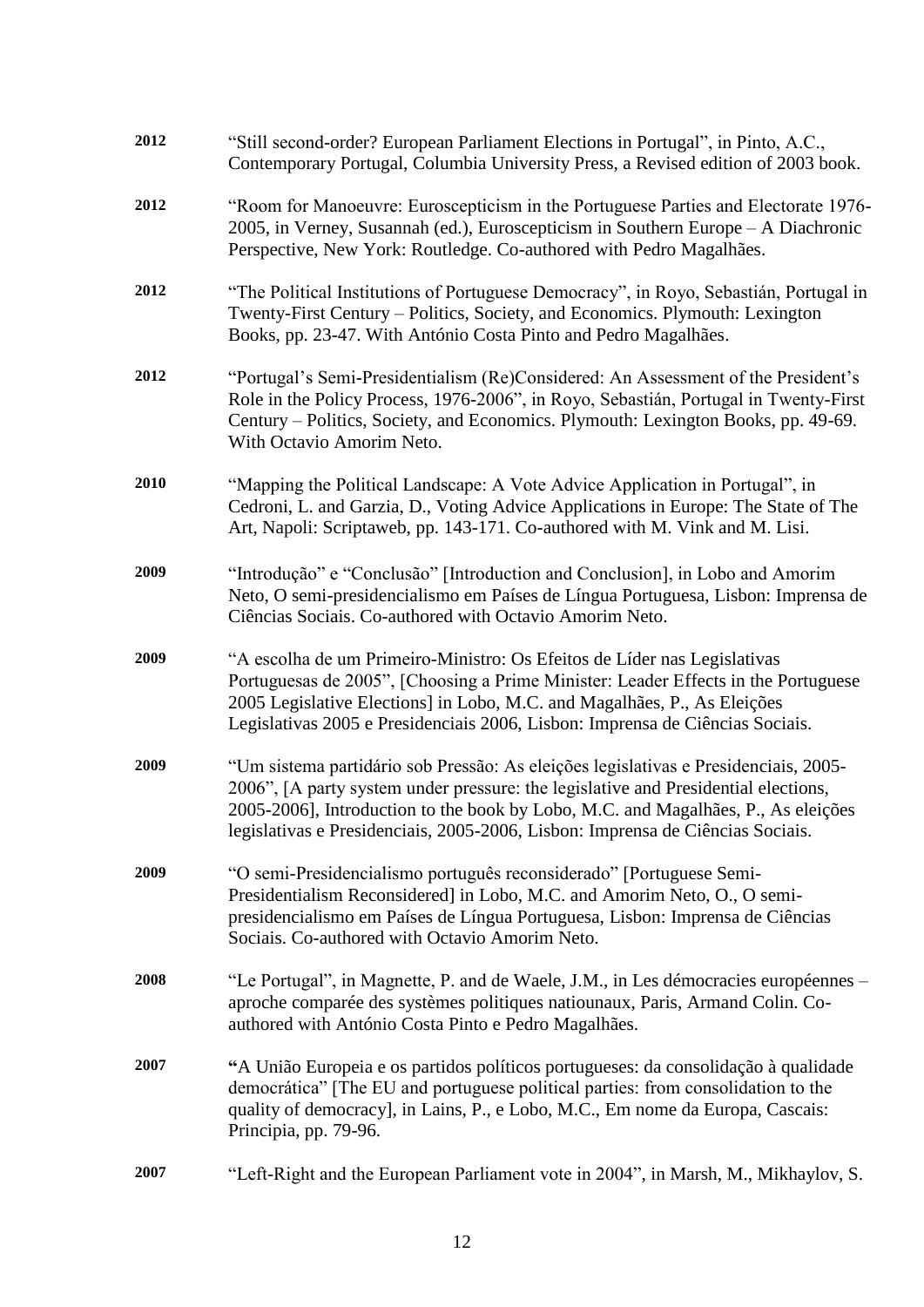|      | and Schmitt, H. (ed.), European Elections After Eastern Enlargement – Preliminary<br>Results from the European Election Studies 2004, Manheim: Manheim Centre for<br>European Social Research, pp.97-140. With Freire, A. and Magalhães, P.                                             |
|------|-----------------------------------------------------------------------------------------------------------------------------------------------------------------------------------------------------------------------------------------------------------------------------------------|
| 2007 | "Partidos e Líderes: organização partidária e voto no contexto europeu" [Parties and<br>Leaders: party organization and vote in the European context], in Freire, A. et. al.,<br>Eleições e Cultura Política, Lisbon: Imprensa de Ciências Sociais, pp.253-273.                         |
| 2007 | "Leader effects in the 2002 elections in a longitudinal perspective", in Freire, A., Lobo,<br>M.C., and Magalhães, P., Portugal at the Polls, Massachussets: Lexington Books,<br>pp.125-142.                                                                                            |
| 2007 | "External Voting in Portugal", in IDEA Handbook of External Voting, Stockholm:<br>IDEA, pp.83-87.                                                                                                                                                                                       |
| 2005 | "As Eleições ao Parlamento Europeu em Portugal, 1987-1999" [EP Elections in<br>Portugal, 1987-1999], in Costa Pinto, A. (ed.), Portugal Contemporâneo, Lisbon:<br>D.Quixote.                                                                                                            |
| 2005 | "Les Elections Européenes en Espagne et au Portugal", in Delwit, P. and Poirier, P.,<br>Parlement Puissant, Electeurs Absents?, Bruxelles: Editions de l'Université de<br>Bruxelles.                                                                                                    |
| 2005 | "The Presidentialisation of Portuguese Democracy?", in Webb, P., and Poguntke, T.,<br>The Presidentialisation of Politics?, Oxford: OUP, pp.269-289.<br>Citações em Harzing's Publish or Perish: 23                                                                                     |
| 2005 | "Da Terceira vaga à Terceira via – A Europa e os socialistas portugueses (1974-<br>1999), in Canas, Vitalino (ed.), O Partido Socialista e a Democracia, Oeiras: Celta<br>Editora. Co-authored with Pedro Magalhães.                                                                    |
| 2004 | "Portuguese Attitudes towards the EU membership, social and political perspectives",<br>in Royo, S., and Manuel, P., Spain and Portugal in the European Union: the first<br>fifteen years, London: Frank Cass, pp.97-119.                                                               |
| 2004 | "Uma Democracia Despolitizada?", in Costa Pinto, António (ed.), Os Desafios para<br>Portugal nos Próximos 30 anos, Lisboa: Imprensa Nacional-Casa da Moeda                                                                                                                              |
| 2004 | "Forging a Positive but Instrumental view: Portuguese attitudes towards the EU,<br>1986-2002", co-authored with António Costa Pinto, in Dulphy, A., and Manigand, C.,<br>Public opinion and Europe : national identity in European perspective, Paris: PIE -<br>Peter Lang, pp.165-181. |
| 2004 | "O impacto dos líderes partidários: uma escolha entre candidatos pouco populares", in<br>Freire, A., Lobo, M.C. and Magalhães, P. (ed.), Portugal a Votos - As eleições<br>legislativas de 2002, Lisbon: Imprensa de Ciências Sociais, pp.193-220.                                      |
| 2003 | "The Portuguese Socialists and the Third Way", in Bonoli, G. and Powell, M. (eds.)<br>Social democratic party policies in contemporary Europe, London: Routledge, 2003,<br>pp.83-102. Co-authored with Pedro Magalhães.                                                                 |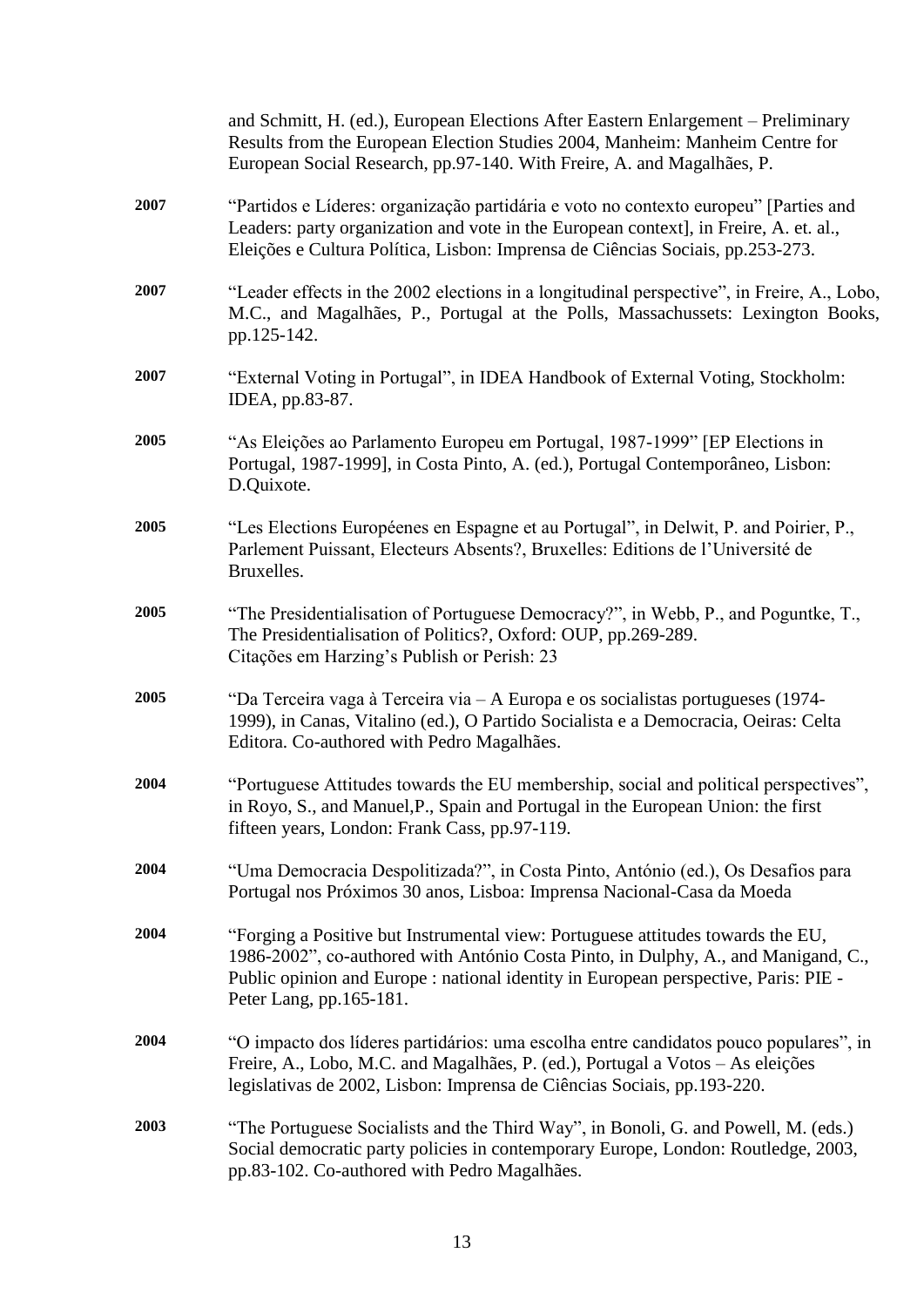| 2003 | "Legitimising the EU? Elections to the European Parliament in Portugal, 1987-1999",<br>in Costa Pinto, A. (ed.), Contemporary Portugal, Columbia University Press, pp.203-<br>227.                                                                                                      |
|------|-----------------------------------------------------------------------------------------------------------------------------------------------------------------------------------------------------------------------------------------------------------------------------------------|
| 2003 | "El incremento del poder del Primer Ministro en Portugal desde 1976", [The increase<br>in Prime Ministerial Power in Portugal since 1976] in Goméz, B., Magalhães, P, e<br>Barreto, A. (ed.), Portugal: democracia y sistema político, Madrid: Siglo XXI, 2003.                         |
| 2003 | "A elite partidária em Portugal, 1976-2002: Dirigentes, Deputados e Membros do<br>Governo" [Party elites in Portugal, 1976-2002: Leaders, MPs, and Government<br>Members], (2003), in Costa Pinto, A., and Freire, A., Elites, Sociedade e Mudança<br>Política, Oeiras: Celta.          |
| 2001 | "A Presidência do governo: a politização dos serviços do primeiro- ministro<br>português desde 1976" [The centre of government: the politicisation of prime<br>ministerial services since 1976], in Actas do Primeiro Encontro de<br>Ciência Política, Lisbon: Bizâncio, Dezembro 2001. |
| 1996 | "Portugal na Europa, 1960-1996 – uma leitura política da convergência económica",<br>Barreto, António (ed.), A Situação Social em Portugal: 1960-1995, Lisbon: Imprensa<br>de Ciências Sociais, pp.611-643.                                                                             |

#### **Datasets Published**

| 2021 | Kartalis, Yani; Costa Lobo, Marina, 2021, "MAPLE Parliamentary Datasets: Full-<br>text and annotated corpora of parliamentary speeches in the legislatures of six<br>European democracies", https://doi.org/10.7910/DVN/9MN0RL, Harvard Dataverse,<br>V1                                                                  |
|------|---------------------------------------------------------------------------------------------------------------------------------------------------------------------------------------------------------------------------------------------------------------------------------------------------------------------------|
| 2020 | Lobo, Marina Costa; Magalhães, Pedro; Santo, Ana Espírito; Jalali, Carlos; Silva,<br>Patrícia; Costa, Patrício; Pereira, Miguel Maria; Silva, Sofia Serra da; Cabrita, Luís<br>(2020): Estudo Eleitoral Português, 2019. Arquivo Português de Informação Social,<br>Lisboa. APIS0061, http://hdl.handle.net/10400.20/2080 |
| 2019 | Lobo, Marina Costa; Magalhães, Pedro; Gaspar, João Tiago (2019): Estudo Eleitoral<br>Português 2015. Arquivo Português de Informação Social, Lisboa.<br>APIS0040, http://dados.rcaap.pt/handle/10400.20/2056                                                                                                              |
| 2019 | Lobo, Marina Costa; Magalhães, Pedro (2019): Estudo Eleitoral Português 2011.<br>Arquivo Português de Informação Social, Lisboa.<br>APIS0043, http://hdl.handle.net/10400.20/2059                                                                                                                                         |
| 2019 | Lobo, Marina Costa; Magalhães, Pedro; Barreto, António (2019): Estudo Eleitoral<br>Português 2009. Arquivo Português de Informação Social, Lisboa.<br>APIS0041, http://dados.rcaap.pt/handle/10400.20/2057                                                                                                                |
| 2019 | Lobo, Marina Costa; Magalhães, Pedro; Barreto, António; Freire, André (2019):<br>Estudo Eleitoral Português 2005. Arquivo Português de Informação Social, Lisboa.                                                                                                                                                         |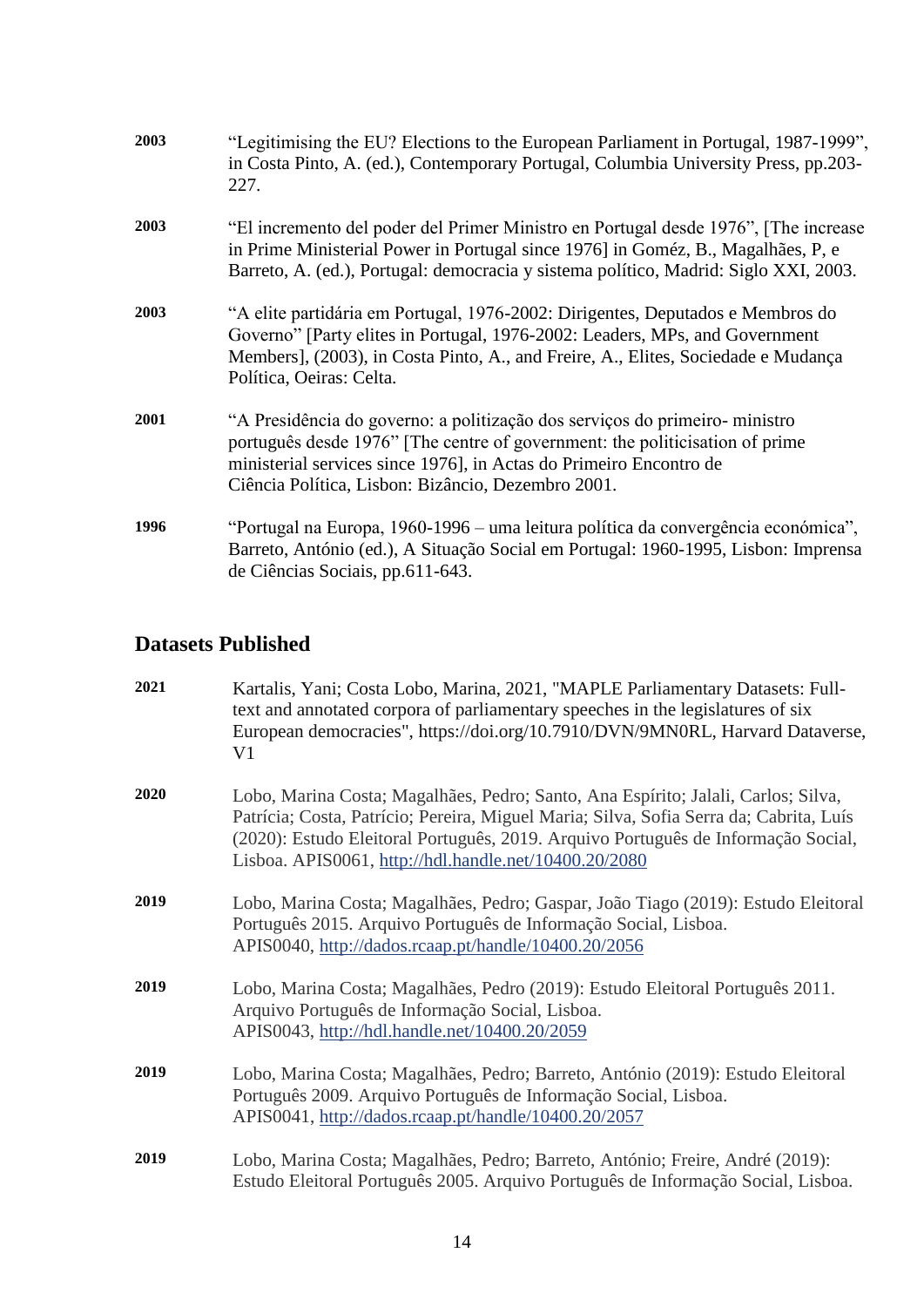APIS0042, <http://hdl.handle.net/10400.20/2058>

- **2017** Lobo, Marina Costa; Ferreira, Vítor Sérgio; Rowland, Jussara (2017): Lazer, emprego, mobilidade e política: situações e atitudes dos jovens portugueses numa perspetiva comparada, 2015. Arquivo Português de Informação Social, Lisboa. APIS0037, <http://hdl.handle.net/10400.20/2045>
- **2003** Barreto, António; Freire, André; Lobo, Marina Costa; Magalhães, Pedro (2003): As Eleições legislativas de 2002 - Inquérito pós-eleitoral, 2002. Arquivo Português de Informação Social Lisboa. APIS0005, <http://hdl.handle.net/10400.20/27>

#### **Election Notes in Peer-Reviewed Journals**

| 2006 | "The Trials of a Socialist Government: Right-Wing Victories in Local and<br>Presidential Elections in Portugal, 2005–2006", in South European Society and                                                                    |
|------|------------------------------------------------------------------------------------------------------------------------------------------------------------------------------------------------------------------------------|
|      | <b>Politics</b> , vol.11, no.2, pp.287-299. Co-authored with Carlos Jalali.                                                                                                                                                  |
| 2006 | "Portugal und die EU", in Aus Politik und Zeitgeschichte, $46/2006$ , pp. 5-14., co-<br>authored with António Costa Pinto.                                                                                                   |
| 2006 | "The Portuguese 2005 legislative election: Return to the Left", in West European<br><b>Politics</b> , vol.29, no.3, pp.581-588.                                                                                              |
| 2002 | "Southern European Election Watch – The Return of the Portuguese Right: the 2001<br>Local Government Elections and the 2002 Legislative Elections", in South<br><b>European Society and Politics, vol. 7, no.1, pp.72-89</b> |
| 2002 | "Election Report: the Portuguese 2002 Legislative Elections", in West European<br><b>Politics, co-authored with André Freire, vol.25, no.4, pp.221-228.</b>                                                                  |

#### **Policy Briefs**

| 2019 | A qualidade da democracia em Portugal - Resultados das avaliações dos<br>especialistas. Policy Brief 2018. Lisboa: Observatório da Qualidade da Democracia / |
|------|--------------------------------------------------------------------------------------------------------------------------------------------------------------|
|      | Instituto de Ciências Sociais da Universidade de Lisboa. ISBN: 978972671520. Link:                                                                           |
|      | https://www.ics.ulisboa.pt/flipping/oqd2018_2/.                                                                                                              |
|      | Link: http://hdl.handle.net/10451/37656                                                                                                                      |
|      | Co-authored with Sanches, E. R., Serra-Silva, S., Matias, A. (2018).                                                                                         |
| 2019 | "Qualidade da Democracia" in Ferrão, J. e Delicado, A., Objectivos de                                                                                        |
|      | Desenvolvimento Sustentável, Lisboa: ICS. Co-authored with Sofia Serra da Silva.                                                                             |
| 2018 | "Policy brief 2017: Uma Proposta de Índice da Qualidade da Democracia."                                                                                      |
|      | Observatório da Qualidade da Democracia. With Edalina Rodrigues Sanches et al.,                                                                              |
|      | Lisbon: Imprensa de Ciências Sociais.                                                                                                                        |
|      |                                                                                                                                                              |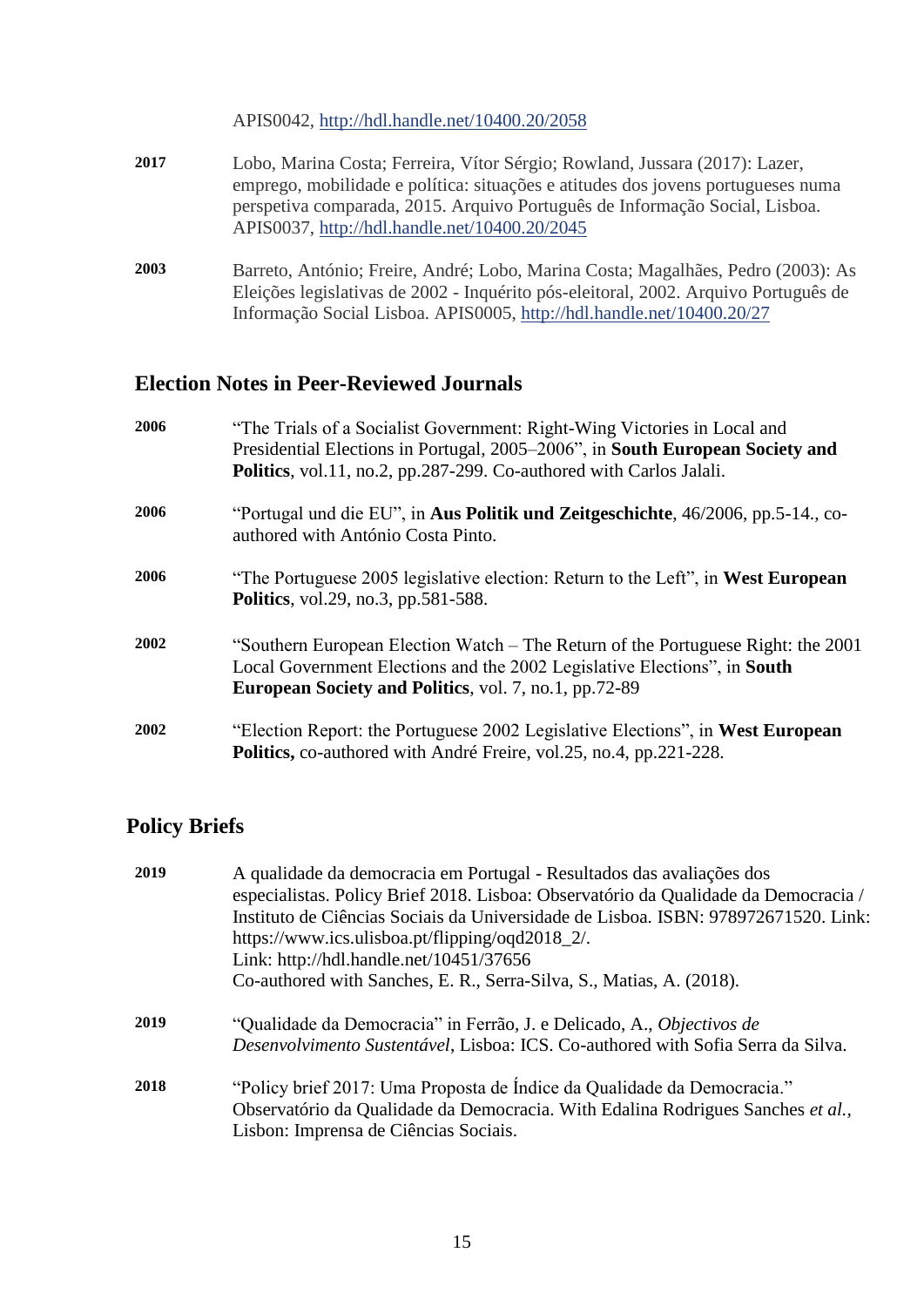## **2.2. Participation in Scientific Meetings (Selection)**

| 2021 | Presentation to the Robert Elgie Seminars, U LUISS, on "The Left-Right dimension,<br>Europe and Voting in Bailout Europe", with Lea Heyne and Roberto Pannico, 10<br>November 2021                                                                                             |
|------|--------------------------------------------------------------------------------------------------------------------------------------------------------------------------------------------------------------------------------------------------------------------------------|
| 2021 | Presentation on the "The Portuguese Party System – crisis or realignment?<br>Conference "Political Parties and the Crisis of Democracy" Organization,<br>Resilience and Reform. Madrid, 7-8 October 2021                                                                       |
| 2021 | Presentation on "The Left-Right dimension, Europe and Voting in Bailout Europe",<br>with Lea Heyne and Roberto Pannico, at Italian Congress of Political Science, 9<br>September.                                                                                              |
| 2021 | Presentation on "EU and Voting after the Crisis", to the Conference "Elections in a<br>time of crisis" Organized by the Centre for Britain and Europe, Jean Monnet Centre<br>of Excellence, Department of Politics, University of Surrey, 20 May.                              |
| 2021 | Presentation on the Europeanness of EP elections, to the Committee of<br>Constitutional Affairs, at the European Parliament, 13 April.                                                                                                                                         |
| 2021 | "Economic Voting after the Crisis: A reappraisal", Presentation to the EUROSUD<br>Masters Degree.                                                                                                                                                                              |
| 2020 | Presentation on the MAPLE Project- ERC Headquarters, Brussels, 9 December-<br>virtual presentation.                                                                                                                                                                            |
| 2019 | Presentation on Citizen Attitudes in the Eve of the EP election, to the Committee of<br>Constitutional Affairs, at the European Parliament, 18 March.                                                                                                                          |
| 2018 | ECPR Joint Workshop Sessions, "The Consequences of Politicisation of the EU"<br>organized by A. Goldberg and C. de Vries. 10-14 April, Nicosia. Paper Presented:<br>"The Consequences of Politicisation of the EU on economic voting" with Roberto<br>Pannico.                 |
| 2017 | Conference organized by the University of Zurich on "Technocracy and<br>Democracy", 5-6 October. Paper Presented: "Technocracy in the EU: The Eurocrisis<br>and Technocratic Legitimacy" in co-author with Ian MacManus (London School of<br>Economics and Political Science). |
| 2017 | Congress of the Spanish Political Science Association, 22 September. Paper<br>Presented: "Prime Ministers in the age of austerity: an increase in the<br>personalization of voting behavior."                                                                                  |
| 2017 | Congress of the American Political Science Association, 29 August-3 September.<br>Paper Presented: "The politicization of Europe: a citizen's perspective."                                                                                                                    |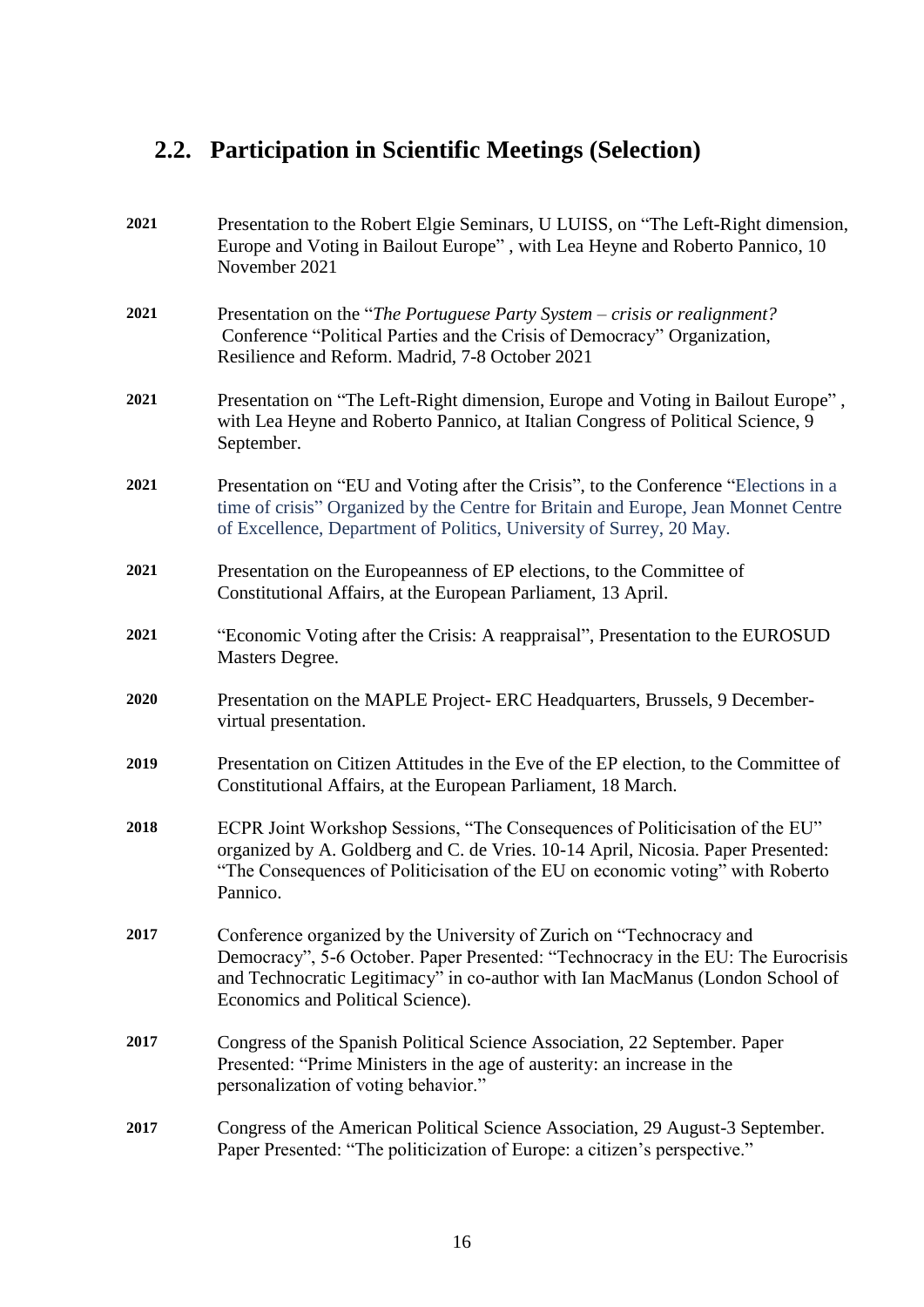| 2016 | Lisbon Conference, www.conferenciasdelisboa.com. Co-organizer. 5-6 May 2016.<br>Presented Paper on Citizens' Perceptions of Europe's External Relations.                                               |
|------|--------------------------------------------------------------------------------------------------------------------------------------------------------------------------------------------------------|
| 2016 | Centre for European Studies, Harvard University, 19 April. Paper Presented: "The<br>political consequences of the Eurozone crisis in Southern Europe".                                                 |
| 2016 | APCP- Congress of the Portuguese Political Science Association, 10-11 March<br>2016. Paper presented: "Short-term effects of the 2015 election: Leaders and<br>Economic Voting".                       |
| 2016 | FLAD Conference on 40 Years of the Portuguese Constitution. Paper Presented:<br>"The Portuguese Party System: Stability and Change", 21 March 2016.                                                    |
| 2015 | ECPR Montreal General Conference. Panel on Political Party Database Project.<br>Paper presented: "The Impact of Parties' Financial Dependence on Membership and<br>Responsiveness", 26-29 August 2015. |
| 2015 | Conference on the Personalization of Politics, Institute of Social Sciences, 16 April.<br>Paper Presented: "Leaders and Public Financing of Parties".                                                  |
| 2014 | ECPR Glasgow Conference: Panel on the Personalisation of Politics. Paper<br>Presented: "Leader Effects and Party Characteristics".                                                                     |
| 2014 | EPSA European Political Science Association Conference, Edinburgh, 19-22 June.<br>Paper presented: "A small democracy outlier: social mobilization and turnout in<br>Portugal 2002-2012"               |
| 2014 | Conference in ISCTE on the 40 years of Democracy in Portugal, 8 May. Paper<br>presented on EUVOX preliminary data.                                                                                     |
| 2014 | Participation in a Panel at the Portuguese Political Science Association, 15 April.<br>Paper Presented: Attitudes towards the transition towards democracy, 40 years on.                               |
| 2014 | Participation in the CNEP Conference, Marrakech, 14-17 March.                                                                                                                                          |
| 2014 | Presentation of the Data from the Quality of Democracy Barometer on Elites, 18<br>March, at the Institute of Social Sciences, Lisbon.                                                                  |
| 2013 | Political Parties Database Conference meeting, Dusseldorf, 10-11 October.                                                                                                                              |
| 2013 | Speaker at the University of Trento, 30 September, "The Political Effects of the<br>Crisis in Portugal", at a Conference organized by Vincenzo della Sala.                                             |
| 2013 | Speaker at the University of McGill, "Leader Effects in a Comparative Perspective",<br>Montreal, 19 April.                                                                                             |
| 2012 | Keynote Speaker at the Portuguese Political Science Association Congress, 1 March<br>2012. Title of Presentation: "Semi-presidentialism in Portuguese-speaking countries,<br>diffusion and operation". |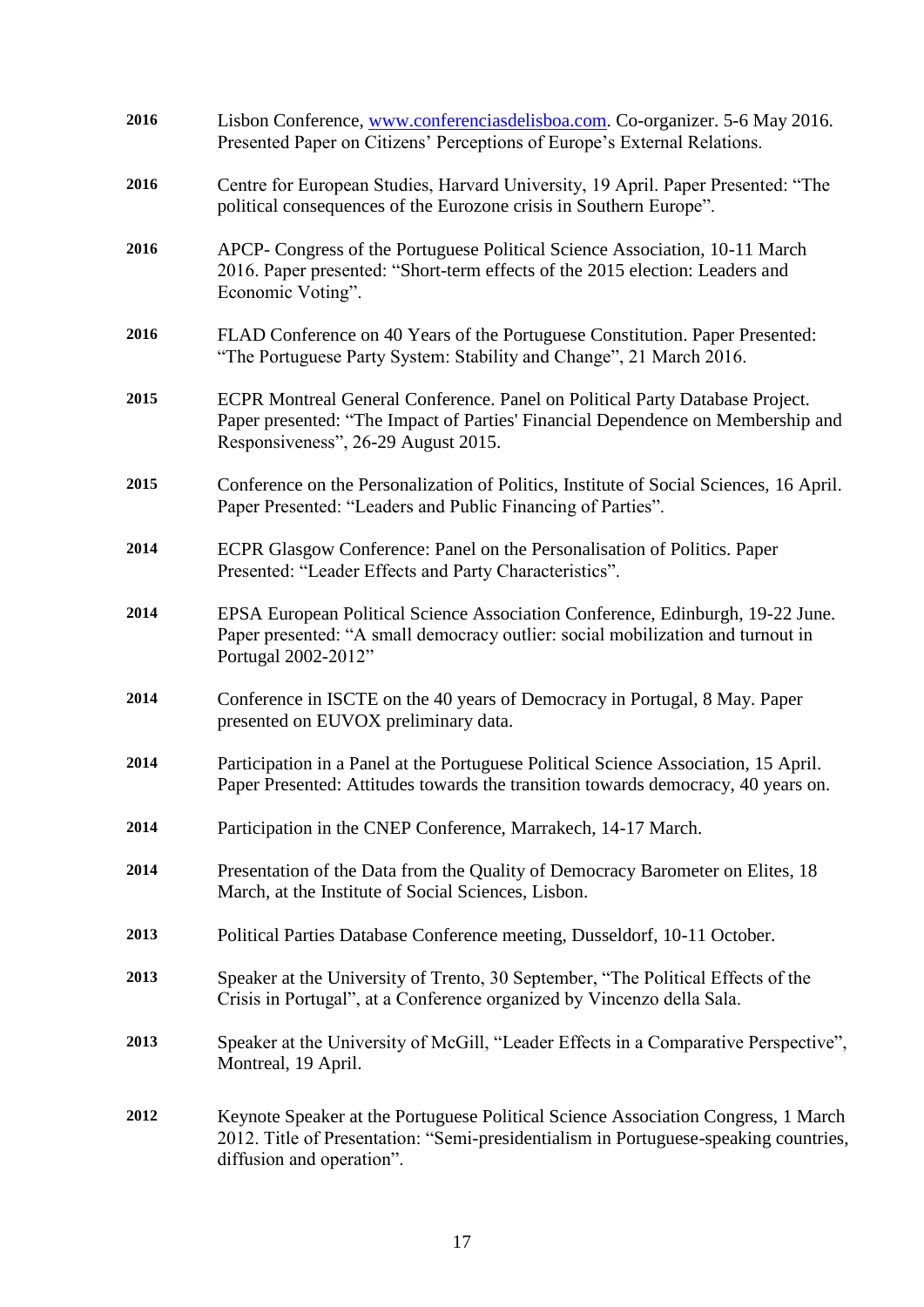| 2012 | IPSA- International Political Science Association Congress, Madrid. 10-12 July<br>2012. Title of Presentation: "Social Democracy in Portugal, 1995-2012".                                                                                                                                                                |
|------|--------------------------------------------------------------------------------------------------------------------------------------------------------------------------------------------------------------------------------------------------------------------------------------------------------------------------|
| 2012 | Iowa University, Shambaugh Conference, Iowa, 22-24 March. Title of Presentation:<br>"Patrimony Voting in Portugal in the 2011 elections".                                                                                                                                                                                |
| 2011 | Final Conference of the Portuguese Election Studies Project, 11-15 September 2011.<br>Title of Presentation: "Leader Effects in a Comparative Perspective".                                                                                                                                                              |
| 2010 | APSA- American Political Science Association, 31 August-3 September 2010. Title<br>of Presentation: "Semi-presidentialism in Portuguese-speaking countries, diffusion<br>and operation".                                                                                                                                 |
| 2010 | Conference on Presidentialism and Parliamentarism in Latin America and Southern<br>Europe. Title of Presentation: "The rise of the Prime Minister in a Semi-Presidential<br>System, Portugal 1976-2006". Zaragoza, Spain, 17-18 March.                                                                                   |
| 2010 | V Congress of the Portuguese Political Science Association, Aveiro 12-13 March.<br>Title of Presentation: "Leader Effects and Weak Partisanship in Southern Europe".                                                                                                                                                     |
| 2009 | Conference on "Parliamentarism and Presidentialism face to face", 11-12<br>November, Mexico City. Title of Presentation: "A lusophone model of<br>semipresidentialism?"                                                                                                                                                  |
| 2009 | Seminar at the Pompeu Fabra University, in Barcelona. Title of Presentation:<br>"Anchoring the Portuguese Voter: Panel Dynamics in a Young Democracy", co-<br>authored with Mike Lewis-Beck. 27 November.                                                                                                                |
| 2009 | ECPR Workshops in Lisbon, 14-19 March, at a workshop organized by John Curtice<br>and myself. Title of Presentation: "Leader Effects in Southern Europe".                                                                                                                                                                |
| 2009 | X Luso-Afro-Brazilian Congress 6-7 February University of Braga, Minho. Title of<br>Presentation: "Portuguese Semi-Presidentialism, 1976-2006".                                                                                                                                                                          |
| 2009 | INTUNE Conference, Barcelona, 15-17 January. Title of Presentation: "Trust by<br>Heuristics? Representation and EU Citizenhsip" co-authored with Mariano Torcal<br>and Eduard Bonet.                                                                                                                                     |
| 2008 | Seminar at the University of Aveiro, 2 December. Title of Presentation: "Anchoring<br>the Portuguese Voter: Panel Dynamics in a Young Democracy", co-authored with<br>Mike Lewis-Beck.                                                                                                                                   |
| 2008 | INTUNE Conference, Lisbon, 27-29 November. Title of Presentation: "Trust by<br>Heuristics? Representation and EU Citizenhsip" co-authored with Mariano Torcal<br>and Eduard Bonet.                                                                                                                                       |
| 2008 | APSA Congress, 29 August – 3 September. Title of Presentations: "Semi-<br>Presidentialism Revisited: the role of the President of the Republic in portuguese<br>politSocial Sciences Institute". Co-authored with Octavio Amorim Neto and,<br>"Anchoring the Portuguese Voter: Panel Dynamics in a Young Democracy", co- |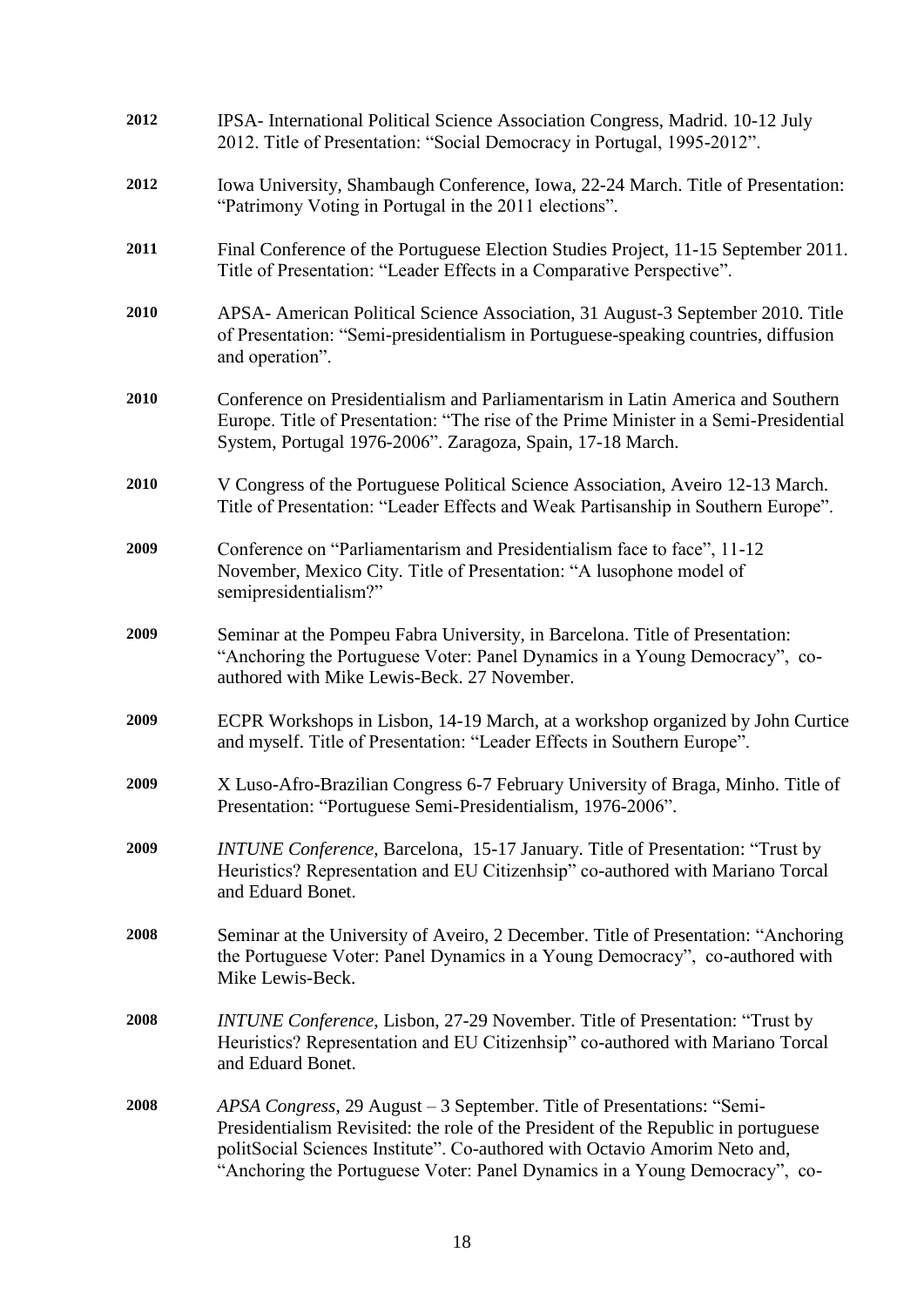|      | authored with Mike Lewis-Beck. (Participation in two panels).                                                                                                                                                                                                                     |
|------|-----------------------------------------------------------------------------------------------------------------------------------------------------------------------------------------------------------------------------------------------------------------------------------|
| 2008 | CNEP Conference, Maputo-Mozambique, 15-19 July. Title of Presentation: "Macro<br>Data for the CNEP Project".                                                                                                                                                                      |
| 2008 | INTUNE Conference, Universidade of Granada, 8-11 May. Title of Presentation:<br>"First Tables on Representation and EU Citizenhsip" co-authored with Mariano<br>Torcal and Eduard Bonet.                                                                                          |
| 2008 | IV Congress of the Portuguese Political Science Association, Lisbon, Gulbenkian,<br>6-7 March. Title of Presentation: "Semi-Presidentialism Revisited: the role of the<br>President of the Republic in portuguese politics". Co-authored with Octavio<br>Amorim Neto.             |
| 2007 | CNEP Conference, 17-19 July, Trieste, Italy. Title of Presentation: "Some Issues on<br>Voting and Political Intermediation".                                                                                                                                                      |
| 2006 | Conference on Contextual Effects, 1-2 December, European University Institute,<br>Florence. Organised by Mark Franklin. Title of Presentation: "Types of Parties and<br>Voter Characteristics: The impact of leader effects on different types of parties".                       |
| 2006 | 3rd ECPR Standing Group on European Union PolitSocial Sciences Institute, Bilgi<br>University, Istanbul, 4-6 September. Title of Presentation: "Euroscepticism in<br>Portugal: Party and Mass Perspectives", co-authored with Pedro Magalhães.                                    |
| 2006 | Conference on the European Election Studies, 11-14 May, Social Sciences Institute,<br>University of Lisbon. Title of Presentation: "Left-Right and EP vote in 2004<br>elections" co-authored with André Freire and Pedro Magalhães.                                               |
| 2006 | Conference "Portuguese Studies Workshop", Oxford, 3 June. Title of Presentation:<br>"From Democratic Consolidation to the Quality of Democracy: Parties and<br>European Integration".                                                                                             |
| 2005 | APSA Congress. August. Title of Presentation: "Left-Right and the European<br>Parliament in 2004" co-authored with André Freire and Pedro Magalhães.                                                                                                                              |
| 2005 | CNEP (Comparative National Election Project) Conference, Mateus Palace, Vila<br>Real, 22-25 de Junho. Title of Presentation: "The CNEP data in Portugal in the 2005<br>election".                                                                                                 |
| 2005 | International Conference "Electoral Behaviour and Political Attitudes of the<br>Portuguese in the European Context", 27-28 January, Lisbon. Title of Presentation:<br>Types of Parties and Voter Characteristics: The impact of leader effects on different<br>types of parties". |
| 2004 | Conference "Les Elections Europeenes 2004- enjeux et débats" - Universidade do<br>Luxemburgo, 22-23 de Setembro 2004. Title of Presentation: "Spanish and<br>Portuguese European Elections 2004".                                                                                 |
| 2004 | II Congress of the Portuguese Political Science Association, Lisbon, Gulbenkian,<br>19-20 January. Title of Presentation: "As caracteristicas individuais e a simpatia                                                                                                            |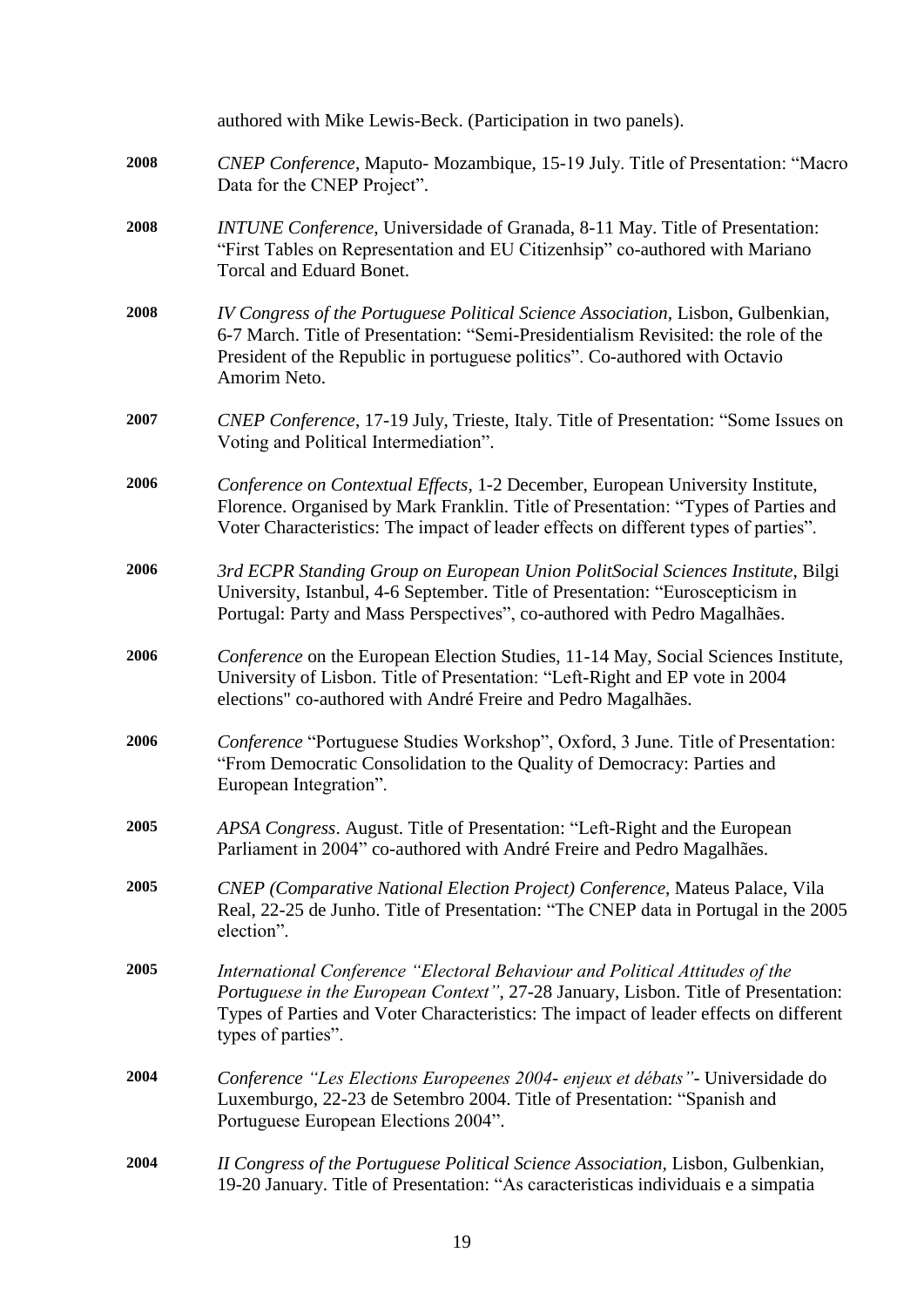|      | partidária em Portugal".                                                                                                                                                                                                                                                                                                                                                                     |
|------|----------------------------------------------------------------------------------------------------------------------------------------------------------------------------------------------------------------------------------------------------------------------------------------------------------------------------------------------------------------------------------------------|
| 2003 | II ECPR Congress, University of Marburg, Germany, 19-21 September.<br>Title of Presentation: "The importance of short-term factors in the 2002 Portuguese<br>legislative elections: issues and candidates", co-authored with André Freire.                                                                                                                                                   |
| 2003 | "Portuguese Studies Workshop", Instituto Camões, Oxford University, 6-9 June.<br>Title of Presentation: "What was the importance of Leaders in the 2002 Legislative<br>elections?"                                                                                                                                                                                                           |
| 2003 | International Conference "Portugal at the Polls, I, The 2002 legislative elections",<br>27-28 January. Title of Presentation: "The impact of Leaders in the 2002 Legislative<br>elections: Choosing between relatively unpopular candidates".                                                                                                                                                |
| 2002 | International Conference on "The Presidentialisation of Parliamentary<br>Democracies", ESF Exploratory Workshops, Lewes, Sussex, 12-14 April.<br>Organized by Paul Webb (University of Sussex) and Thomas Poguntke (University<br>of Keele). Title of Presentation: "The Presidentialisation of Portuguese<br>Democracy?"                                                                    |
| 2002 | Conference Fulbright Brainstorm, "Eleições e Democracia", Lisbon, FLAD, 2-3<br>Fevereiro 2002. Title of Presentation: "Economy, ideology and vote: the Portuguese<br>case in a comparative perspective, 1985-1999" co-authored with André Freire.                                                                                                                                            |
| 2001 | European Consortium of Political Research Workshops, Institut d'Etudes<br>Politiques, Universidade de Grenoble, 8-11 April. I Participated in a workshop lead<br>by Paul Webb and Thomas Poguntke, Alan Powell and Giuliano Bonoli,<br>subordinado ao tema "Third Ways in Europe". Title of Presentation: "The<br>Portuguese Socialists and the Third Way" co-authored with Pedro Magalhães. |
| 2000 | European Consortium of Political Research Workshops, Copenhagen University, 9-<br>23 April. I Participated in a workshop lead by Paul Webb and Thomas Poguntke, on<br>"The Presidentialisation of Parliamentary Democracies?".<br>Title of Presentation: "The Portuguese Prime Minister: A case of<br>presidentialisation or majoritarian leadership?"                                       |
| 1998 | European Consortium of Political Research Workshops, Warwick University, 23-28<br>March. I Participated in a workshop lead by Dr. Harmel and Dr. Sundberg, on "The<br>role of parties in democratization".<br>Title of Presentation: "The role of Portuguese parties in the process of democratic<br>consolidation".                                                                         |

## **2.3. Organisation of Scientific Meetings**<br>2021 MAPLE Book Conference, 17 June.

- **2021** MAPLE Book Conference, 17 June.
- **2021** Organiser of the MAPLE Spring School, intitled Political Europe: Methods and Techniques, ICS-Lisbon 22-26 February.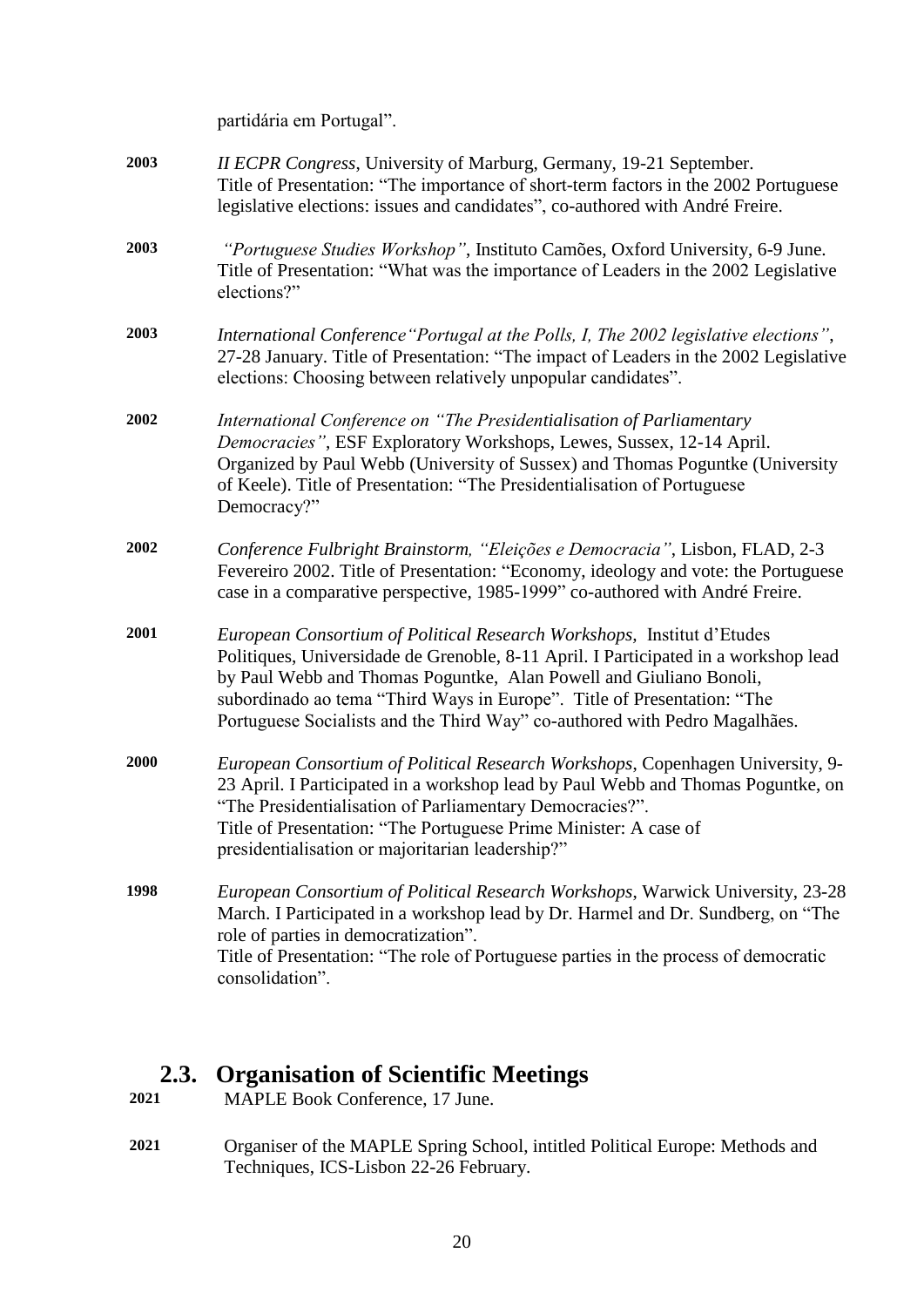| 2019-20 | Member of the LOC for the IPSA Lisbon Congress (25-27 July 2020).                                                                                                                                                                                                                           |
|---------|---------------------------------------------------------------------------------------------------------------------------------------------------------------------------------------------------------------------------------------------------------------------------------------------|
| 2018    | Organiser of the ERC MAPLE Conference: "Europe at the Cross-roads-european<br>challenges for domestic politics", 15 October, Lisbon: Institute of Social Sciences.                                                                                                                          |
| 2017    | Co-organiser of the Conference in ICS for the organization of the Volume on<br>Citizenship in Crisis. 29 November.                                                                                                                                                                          |
| 2017    | Organiser of the ERC MAPLE Project Dissemination Conference: "The<br>Politicisation of Europe: A citizens' perspective", 4-5 December, Lisbon: Institute of<br>Social Sciences.                                                                                                             |
| 2017    | Organiser of the Seminar: "O Sistema Eleitoral Português: Problemas e Soluções", 8<br>October, Lisbon: Institute of Social Sciences.                                                                                                                                                        |
| 2015    | Organiser: Conference on the Personalisation of Politics, 17 April 2015, Lisbon:<br>Institute of Social Sciences.                                                                                                                                                                           |
| 2014    | Panel Organizer in the ECPR Conference, Glasgow University, 5-6 September, on<br>Personalisation of Politics.                                                                                                                                                                               |
| 2014    | Member of the Scientific Committee for the Annual Conference of Fundação<br>Francisco Manuel dos Santos, on "Á procura da Liberdade", held in Centro Cultural<br>de Belém, 3-4 October 2014.                                                                                                |
| 2014    | Organizer of two panels in the Portuguese Political Science Association meeting in<br>Coimbra University under the aegis of the Observatory of the Quality of Democracy                                                                                                                     |
| 2014    | Main Organizer of the ICS Annual Conference, "25 de Abril 40 anos depois", 14<br>April 2014.                                                                                                                                                                                                |
| 2013    | Main organizer of the Annual Conference of Fundação Francisco Manuel dos Santos,<br>"Portugal Europeu. E agora?", which took place in Liceu Pedro Nunes and gathered<br>90 speakers and more than 1000 attendees, and 1 million viewers via tv and other<br>media. Lisbon, 13-14 September. |
| 2013    | Main Organizer of the Conference "25 anos de Portugal Europeu", organized for the<br>Fundação Francisco Manuel dos Santos, Pátio da Galé, 30 May 2013.                                                                                                                                      |
| 2012    | "Portugal, Europa do Sul e a Crise da UE", International conference at the ICS, 8-9<br>October 2012.                                                                                                                                                                                        |
| 2011    | Final international Conference of the Portuguese Election Studies, 11-15 September<br>2011.                                                                                                                                                                                                 |
| 2010    | Three panels in the Congress of the Portuguese Political Science Association, Aveiro<br>University, 5-6 March 2010.                                                                                                                                                                         |
| 2009    | Workshop in ECPR at the Lisbon Sessions, 14-19 April 2009. Title of the Workshop:                                                                                                                                                                                                           |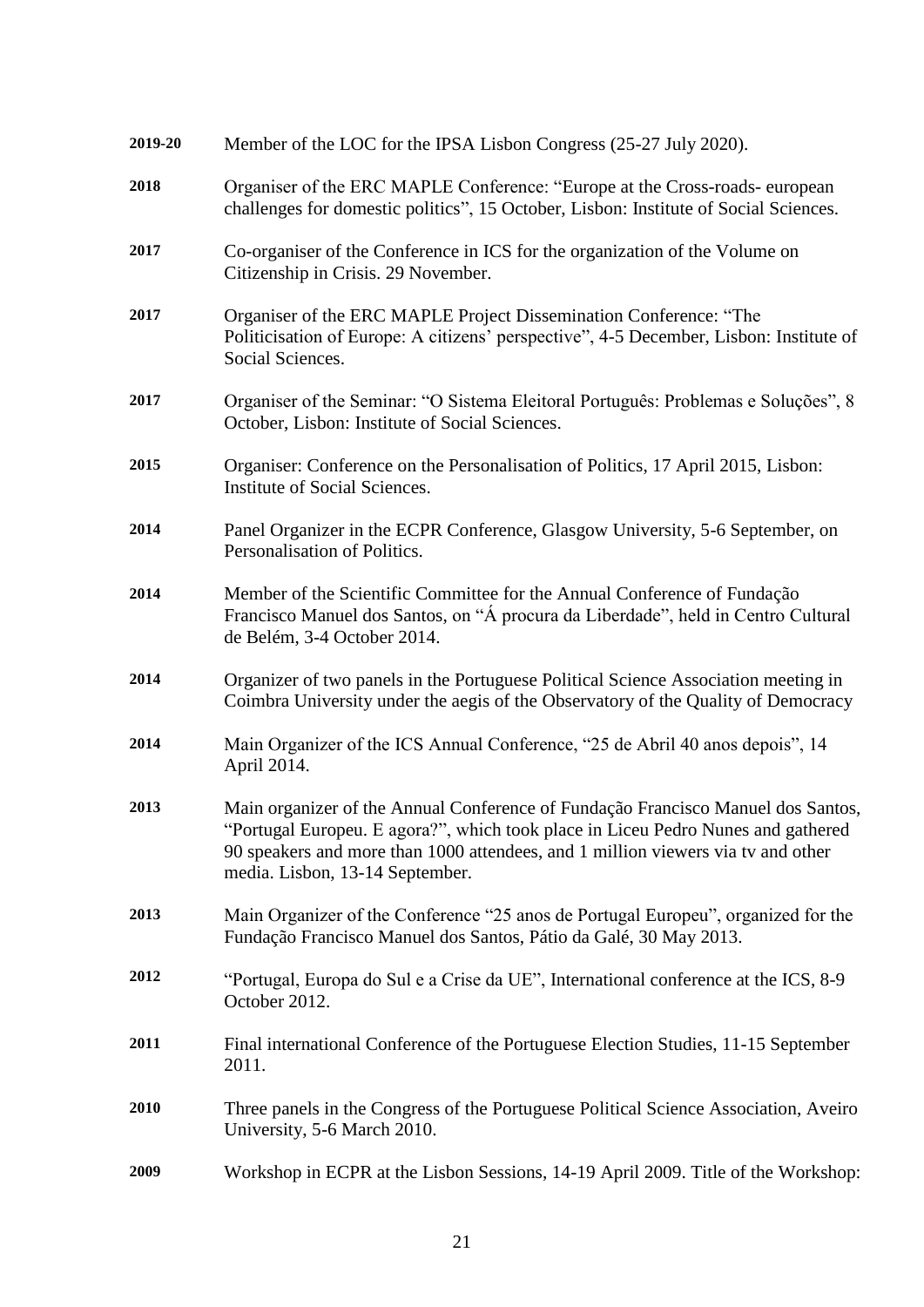|      | Leaders and Democratic Elections. With John Curtice.                                                                                                                                                                                          |
|------|-----------------------------------------------------------------------------------------------------------------------------------------------------------------------------------------------------------------------------------------------|
| 2008 | Interrnational Conference INTUNE, Lisbon, 27-29 November. With Pedro<br>Magalhães, António Costa Pinto, André Freire and Pedro Tavares de Almeida.                                                                                            |
| 2007 | International Conference on the Voting Contexts in Portugal, held at the Social<br>Sciences Institute, 12-13 March. With Pedro Magalhães and José Pereira.                                                                                    |
| 2005 | International Conference, <i>Electoral Behaviour and Political Attitudes – Portugal in</i><br>the European Context, held at the Luso American Foundation, Lisbon 27-28 January.<br>With André Freire, Pedro Magalhães and Ana Espírito Santo. |
| 2003 | International Conference, <i>Portugal at the Polls</i> , <i>Legislative Elections in 2002</i> ,<br>FLAD, Lisbon 27-28 January. With André Freire, Pedro Magalhães and Ana Espírito<br>Santo.                                                  |
| 2002 | Conference Fulbright Brainstorm, <i>Elections and Democracy</i> , held at the Luso<br>American Foundation, Lisbon 2-3 February. With André Freire and Pedro<br>Magalhães.                                                                     |

## **2.4. Research Projects**

## **Project Leadership**

| 2017-   | <b>Director</b> of the Portuguese Election Study within the PASSDA research network<br>Funding attributed: 100.000 euros.                                                                                                                                                                                                                                                                                                         |
|---------|-----------------------------------------------------------------------------------------------------------------------------------------------------------------------------------------------------------------------------------------------------------------------------------------------------------------------------------------------------------------------------------------------------------------------------------|
| 2016-   | <b>Principal Investigator</b> of an ERC Project intitled MAPLE, which analyses the<br>importance which Europe has acquired for domestic electoral behavior. Funding<br>attributed: 1.6 million euros.                                                                                                                                                                                                                             |
| 2016-18 | <b>Project Director</b> in IPP- Institute of Public Policies $-$ of a Project on the financial<br>impact of the introduction of the preferential vote in Portugal. Funding attributed:<br>18.000 euros. Financed by FLAD.                                                                                                                                                                                                         |
| 2015    | <b>Project Director</b> of Bússola Eleitoral, a Voting Advice Application which was<br>implemented 1 month before the elections in October 2015 in Portugal.                                                                                                                                                                                                                                                                      |
| 2013    | <b>Project Director</b> , of a study of EU Citizenship in Portugal in a multidimensional<br>way. The project is financed by the European Commission in Portugal and the<br>Fundação Francisco Manuel dos Santos. It groups a number of specialists from<br>different disciplines (sociology, economics, political science, law) and will produce a<br>volume on Portugal and EU citizenship in Portugal, to be published in 2013. |
| 2013    | <b>Principal Investigator</b> of a Project entitled "Citizens' Resilience in the most Crisis-<br>hit countries in a comparative Perspective" submitted to a call in the FP7 framework.<br>This project includes political scientists, historians and social psychologists from 7                                                                                                                                                  |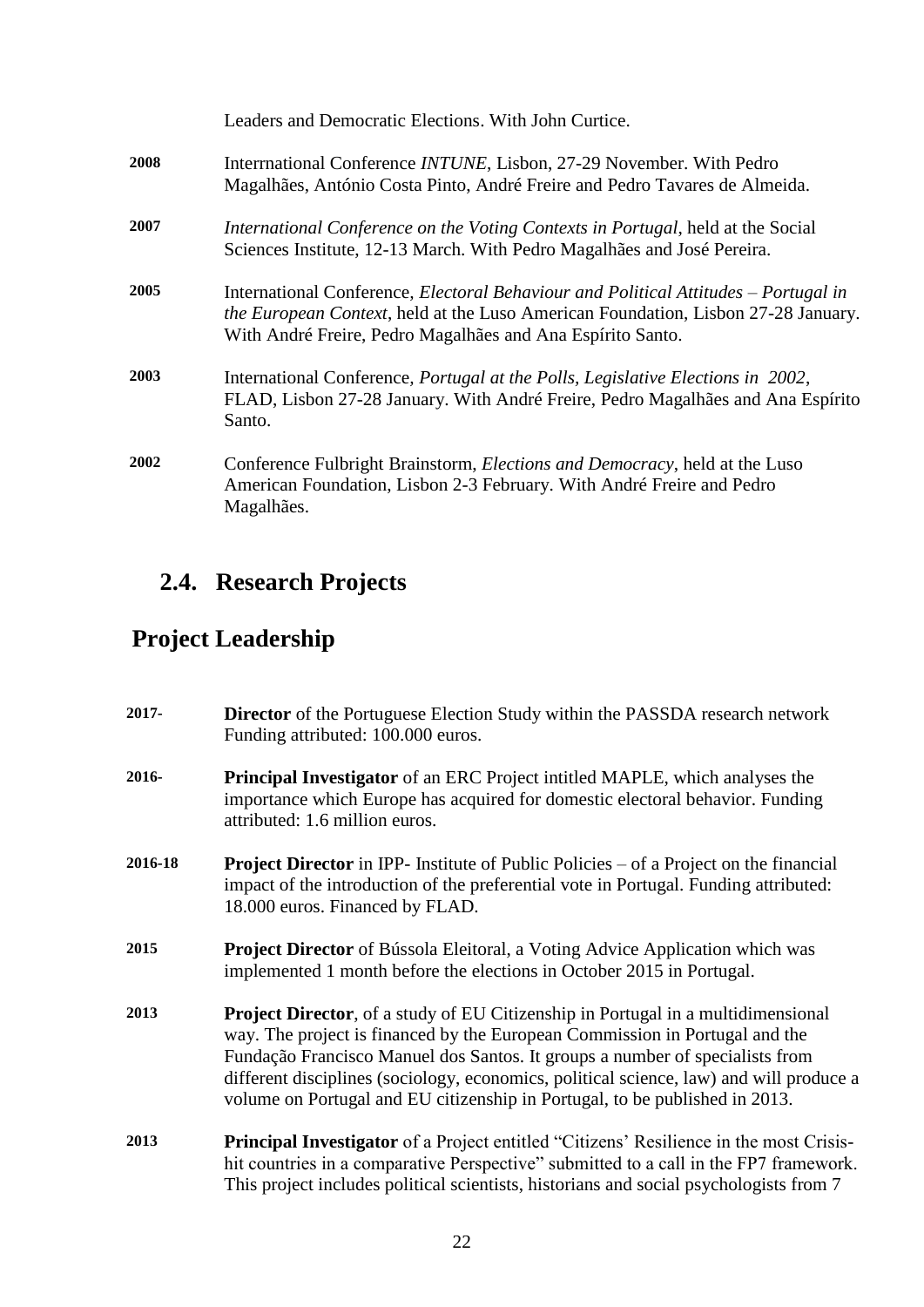institutions in Europe. Its proposed budget is 2.5 million euros. The project was very positively evaluated by the European Commission, (13/15) but did not obtain funding.

- **2012- Core cv member** of a project entitled IASPP, "Infrastructure on Social and Political Attitudes of the Portuguese". This project is led by Jorge Vala. This project combines an infrastructure for the study of political behavior and of social attitudes in Portugal, building on two long-standing projects in the ICS, namely the Electoral Behaviour project and the European Social Surveys Project.
- **2012- Principal Investigator** of a Project entitled "Personalisation of Politics in XXIst century". Project financed with 75.000 euros by the Science and Technology Foundation.
- **2009- Project Director** of "Bússola Eleitoral" (*Electoral Compass*) which created a Voting Advice Application (VAA) in the Portuguese Legislative Elections of 2009. [\(www.bussolaeleitoral.pt\)](http://www.bussolaeleitoral.pt/). This was the first ever VAA created in Portugal and 175,000 individuals responded to the online questionnaire. Project Financed by Gulbenkian Foundation and Luso-American Foundation (total funds obtained: 30,000 euros).

This research links to work I have developed in the electoral studies arena. Yet it is very new, in that for the first time in Portugal an online political survey was developed, and with this type of success. Also, we have now characterised with political statements from official documents twelve parties in the Portuguese spectrum, which gives us a very rich and complex understanding of Portuguese parties positioning today.

**2001- Co-Director of a project** entitled "Electoral Behaviour and Political Attitudes in a Comparative Perspective" together with André Freire (until 2007) and Pedro Magalhães. Project financed by the following institutions: Foundation for Science and Technology, Tinker Foundation, Gulbenkian Foundation, Luso American Foundation and Government Departments for the Observation of Elections. Total funds obtained: 500,000 euros. (For more details, please consult [www.ceapp.ics.ul.pt\)](http://www.ceapp.ics.ul.pt/).

> This Project effectively launched the "Portuguese Election Studies". Since 2002 we have been responsible for applying post-election surveys in the main elections in Portugal (Legislative and Presidential), and for publishing several volumes which characterise the Portuguese elector, in a contextual and a comparative perspective.

> Within this project, I have specialised in the topic of leader effects, their magnitude, their substantive meaning, their relationship to types of parties, and their differential impact among specific types of elector, both in a longitudinal and comparative perspective.

> Through the creation of this project I have become involved in a series of international research projects (see below). This is also the project which has fuelled most of my publications.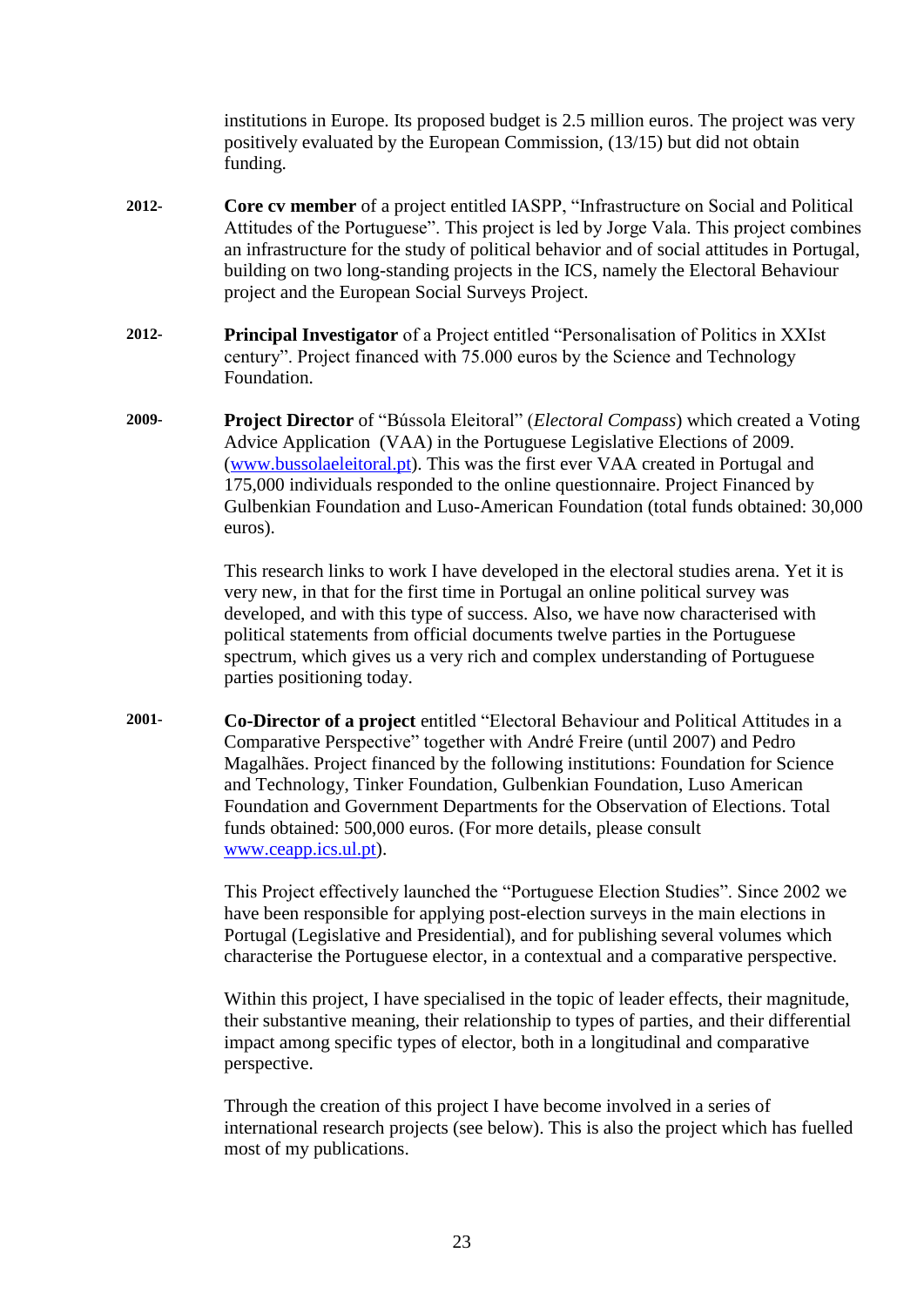## **Project Membership**

| 2019-     | Member of ICS-ISCTE Polls Project. More information at https://sondagens-ics-<br>$ul. iscte-iul. pt/$                                                                               |
|-----------|-------------------------------------------------------------------------------------------------------------------------------------------------------------------------------------|
| 2017-     | Member of PASSDA, as Leader of the Portuguese Election Studies. More<br>information at www.passda.pt                                                                                |
| 2014-     | Member of EUVOX, an international project $-$ a Vote Advice Application-for<br>the European Parliament elections held in June 2014.                                                 |
| 2012-     | Member of an International Project on Party Organization in Europe, led by Paul<br>Webb of the University of Sussex.                                                                |
| 2011-2014 | Member of the Project on Quality of Democracy led by Pedro Magalhães, Luis de<br>Sousa and António Costa Pinto (ICS-UL).                                                            |
| 2010-2013 | Member of an International Project on Social Democracy in Latin America and<br>Europe, led by Jorge Lanzaro of the University of Montevideo.                                        |
| 2010-2012 | Member of a Project on Economic Voting in Southern Europe, with Michael<br>Lewis-Beck of the University of Iowa and Paolo Bellucci of the University of<br>Siena.                   |
| 2007-2012 | Member of an International, the EES Project (later PIREDEU) led by Mark<br>Franklin, EUI (For more information see www.piredeu.eu).                                                 |
| 2004-2012 | Member of an International Project INTUNE project, led by Maurizio Cotta. (For<br>more information see www.intune.it)                                                               |
| 2002-     | Member of and International Project Comparative National Election Project, led<br>by Richard Gunther of the Ohio State University (For more information see<br>www.cnep.ics.ul.pt). |

### **2.5. Prizes**

| 2018 | Winner of University of Lisbon- CGD Prize for scientific research in Political<br>Science.                                                                        |
|------|-------------------------------------------------------------------------------------------------------------------------------------------------------------------|
| 2014 | ERICS Prize for international publications in 2014.                                                                                                               |
| 2013 | ERICS Prize for international publications in 2013.                                                                                                               |
| 2012 | ERICS Prize for international publications in journals and books in 2012.                                                                                         |
| 2010 | Olavo Lima Junior Prize, atributed by the Brazilian Political Science Association, for<br>the best article published in an English language journal in 2008-2010. |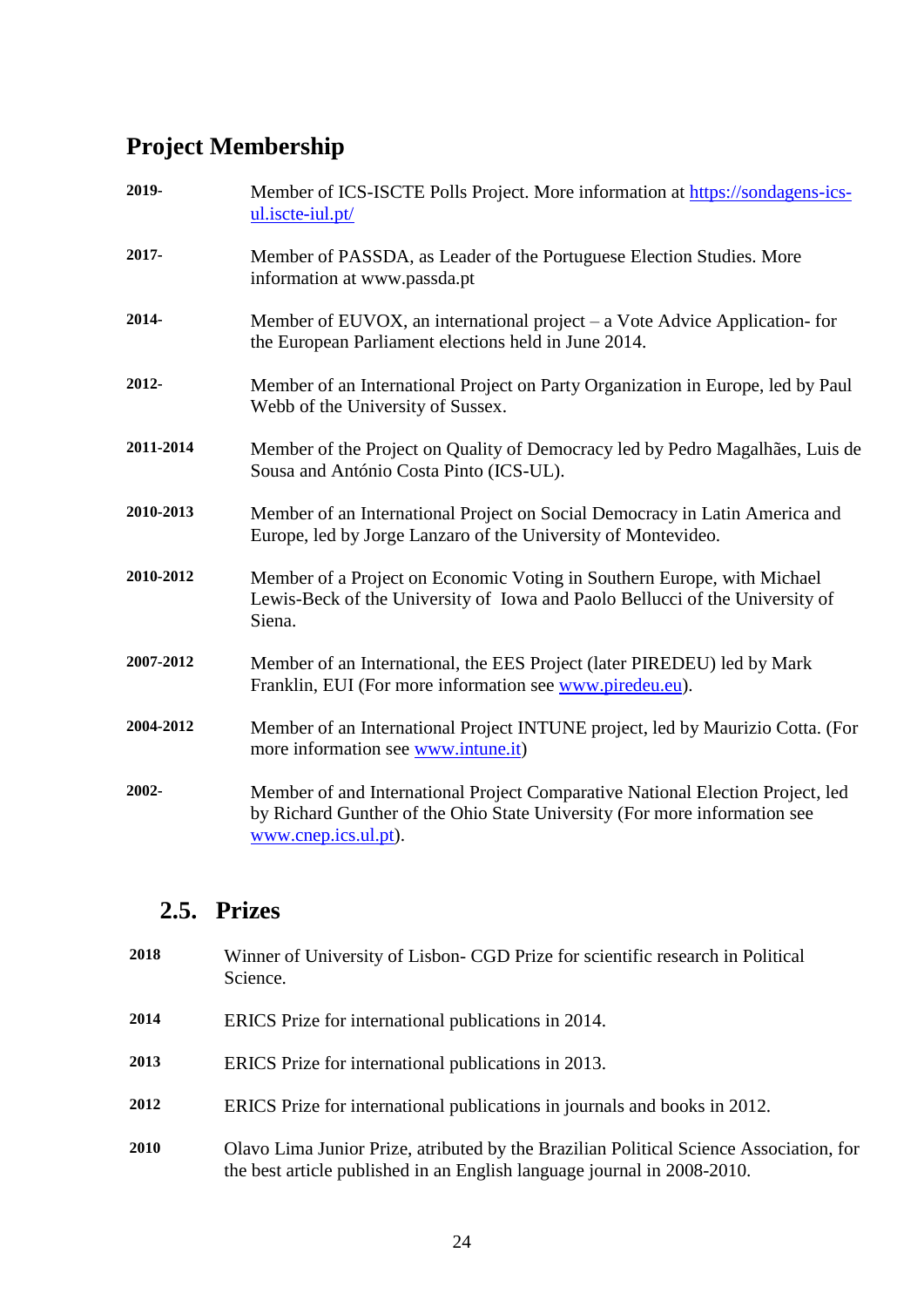**2001** Adelino Amaro da Costa Prize, attributed by the "Instituto Defesa e Liberdade" for the best study on the Portuguese Parliament.

#### **2.6. Scientific Refereeing**

**Since 2001-** Elaboration of referee reports for the following journals:

American Journal of Political Science Comparative Political Studies Electoral Studies Political Research Quarterly Journal of Legislative Studies Democratization Party Politics European Journal of Political Research South European Society and Politics Análise Social.

I have also refereed book proposals for

Routledge Oxford University Press Sage Imprensa de Ciências Sociais

#### **2.7. Scientific Reports**

**Since 2001- 2016** Member of the Team which elaborates the Reports for the biannual Eurobarometer surveys in Portugal. See [http://ec.europa.eu/public\\_opinion/standard\\_en.htm.](http://ec.europa.eu/public_opinion/standard_en.htm) This involves the elaboration of extensive reports on attitudes towards the EU and are a very rich source of data and information on Portuguese public opinion.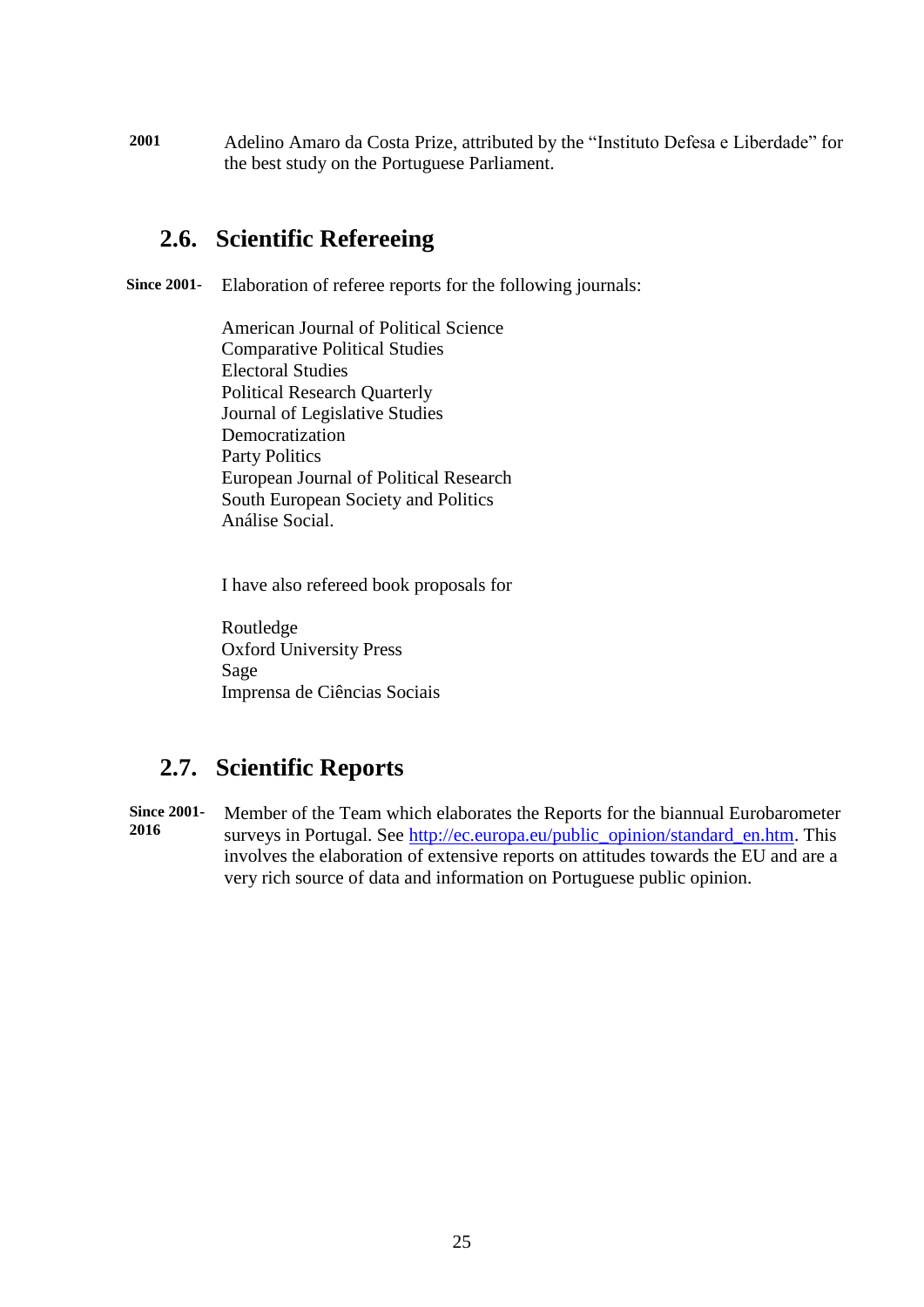#### **3. Post-Graduate Activities**

#### **3.1.Teaching**

| 2021-     | Guest Lecturer College of Europe for Classes in Brazil. I taught two classes on the<br>functioning of the EU.                                                                                                                                 |
|-----------|-----------------------------------------------------------------------------------------------------------------------------------------------------------------------------------------------------------------------------------------------|
| 2018-19   | Guest Lecturer in ISCTE to the Undergraduate Course in Political Science. I taught<br>two courses on "Political Institutions" and "Political Parties".                                                                                        |
| 2016      | Lecturer in Study in Portugal Network, Catholic University of Portugal, a Course on<br>European Integration and its Challenges.                                                                                                               |
| 2014      | Guest Lecturer in the FGV- Fundação Getúlio Vargas, EBAPE, to teach a Course on<br>European Politics and Policies.                                                                                                                            |
| 2013-     | Guest Lecturer in the University of Massachussets in Dartmouth, Lisbon Campus. I<br>teach a course in English on Portuguese Political Development in the XXth Century.                                                                        |
| 2011      | Guest Lecturer in the IESP- Instituto de Estudos Sociais e Políticos, Rio de Janeiro,<br>for a Course on European Politics and Policies.                                                                                                      |
| 2008-2014 | Guest Lecturer at the Political Science Degree in ISCTE (Instituto Superior Ciências<br>do Trabalho e da Empresa). I teach one course per semester. One is in the BA in<br>Political Science and the other in the MA in Contemporary History. |
| 2007-2012 | Lecturer in the Course on Political Institutions for the Doctoral Programme in the<br>University of Lisbon Doctorate in Political Science.                                                                                                    |
| 2004-2007 | Lecturer in the Course on Political Institutions for the Master's Programme in the<br>ICS.                                                                                                                                                    |
| 2003-2006 | Guest Lecturer in the Political Science Degree at the Portuguese Catholic University.                                                                                                                                                         |
| 2002-2003 | Guest Lecturer at the Law Faculty in the University of Coimbra, Degree of Public<br>Administration.                                                                                                                                           |

Since 2001, I have taught courses on Elections and Voting Behaviour, Political Systems and Parties, Comparative European Politics, as well as Introductory political science courses at graduate and undergraduate level.

#### **3.2. Coordination of PhD and Masters Programmes**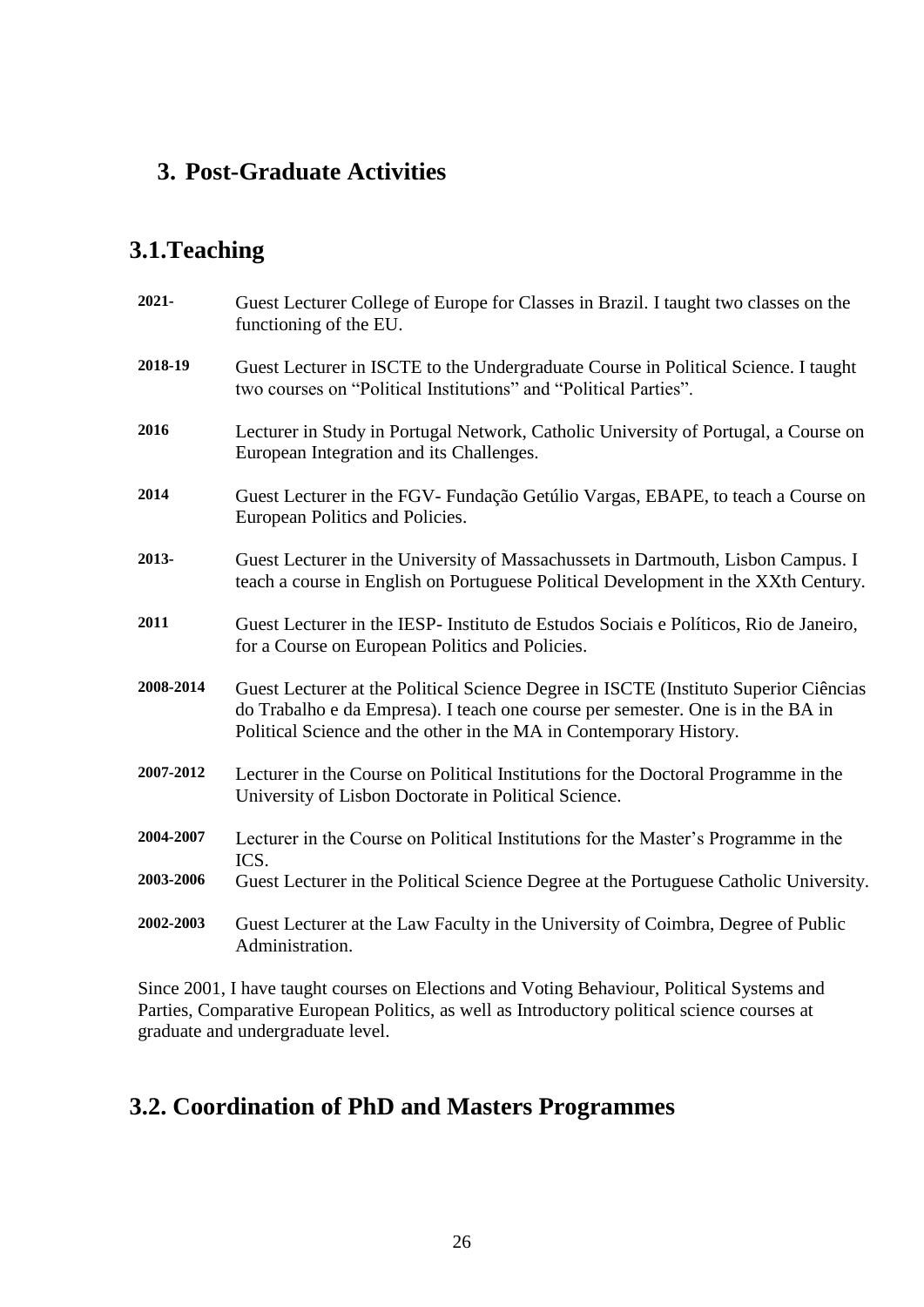- **2010-2012** Co-ordinator of the Doctorate in Political Science of the University of Lisbon. I have been responsible for the accreditation of these Courses in the AE3S of the new Doctorate in Comparative Politics, in operation since 2012.
- **2004-2007** Director of the Master in Comparative Politics at the Institute of Social Sciences of the University of Lisbon.

#### **3.3. Coordination of Courses/ Seminars**

| 2021      | Coordinator of the MAPLE Spring School: Political Europe, methods and techniques.                                            |
|-----------|------------------------------------------------------------------------------------------------------------------------------|
| 2019-     | Coordinator of the weekly SPARC Seminars                                                                                     |
| 2010-2012 | As the co-ordinator of the Doctorate in Comparative Politics, I was responsible for<br>the design of the Doctoral Programme. |
| 2004-2007 | As a coordinator of the Masters in Comparative Politics I was responsible for the<br>Design of the Master's Programme.       |

#### **3.4. PhD and Master Thesis Supervision**

| 2021-   | Supervisor of Luis Cabrita's thesis, on External Factors of Democratic Breakdown.                                                                                                                         |
|---------|-----------------------------------------------------------------------------------------------------------------------------------------------------------------------------------------------------------|
| 2019-   | Supervisor of Nelson Santos Doctoral Thesis, within project MAPLE, on electoral<br>behaviour and EU integration attitudes.                                                                                |
| 2016-   | Supersivor of Susana Nina's Doctoral Thesis. Title: Europeanisation of national<br>public spheres: European Synchronisation before and after the Eurozone crisis.                                         |
| 2016-   | Supersivor of Efstratios-Ioannis Kartalis's Doctoral Thesis. Title: Parties and<br>Mandate Fulfillment. A Parliamentary Perspective on the Assessment of the Political<br>Effects of the Eurozone Crisis. |
| 2013-   | Supersivor of Isabella Razzuoli's Doctoral Thesis. Title: Party Centre-Periphery<br>Relations in Portugal.                                                                                                |
| 2015-   | Supervisor of Sofia Serra da Silva's Doctoral Thesis. Title: Parliaments and the<br>Internet.                                                                                                             |
| 2011-12 | Supervision of Antonio Alves Lopes' Master thesis. Title: "The role of the President<br>in two semi-presidential regimes: Cabo Verde and Sao Tome and Principe".                                          |
| 2011-   | Supervision of Julio Fazendeiro's Doctoral Thesis. Title: "Party Membership in two<br>Third Wave Democracies, the case of Spain and Portugal.                                                             |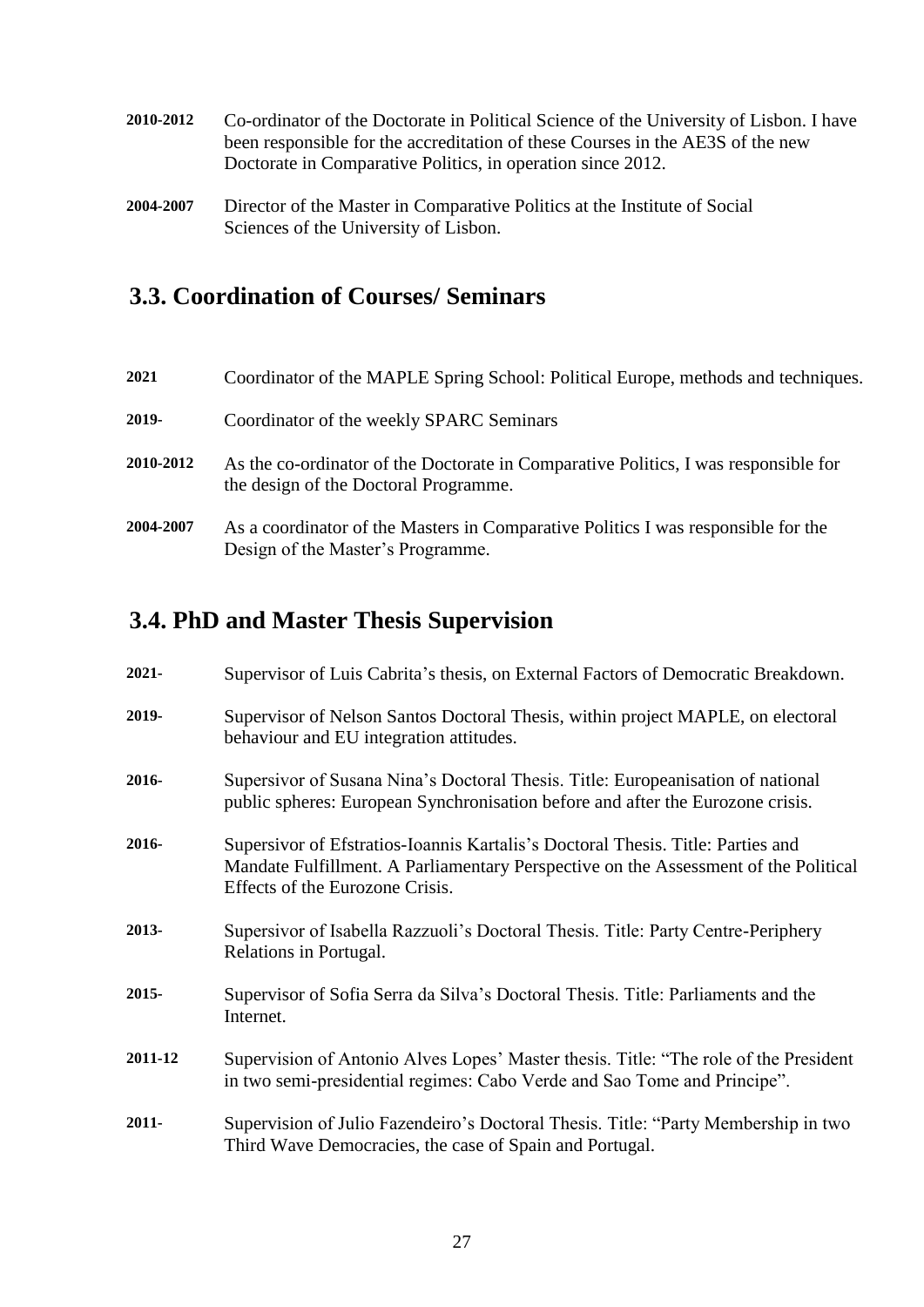| 2010-     | Supervision of Edalina Sanches' Doctoral Thesis. Title: "The Institutionalisation of<br>Party Systems in Third Wave Democracies: the case of African countries (Cape<br>Verde, Mozambique)." Completed in June 2014 – defended in November 2014. |
|-----------|--------------------------------------------------------------------------------------------------------------------------------------------------------------------------------------------------------------------------------------------------|
| $2010 -$  | Supervision of Ana Margarida Craveiro's Doctoral thesis. Title: "Patterns of<br>dissolution of Assemblies in European Semipresidentialism, 1970s-2000s"                                                                                          |
| 2008-2009 | Supervision of Joana Miranda's Master thesis, concluded on 16 June 2009.<br>Thesis title: "The Reforms of the centre of government since 1995".                                                                                                  |
| 2005-2007 | Supervision of Nuno Guedes' Master thesis, concluded on 16 December 2007.<br>Title: "The making of a Prime Minister: Social and Political Profiles of European<br>heads of government".                                                          |
| 2005-2008 | Supervision of Inês Carneiro's Master thesis, concluded on 28 April 2008.<br>Title: "Parties and State Reforms in Portugal, 1976-2000".                                                                                                          |

## **3.5. Participation in PhD and Masters Juris**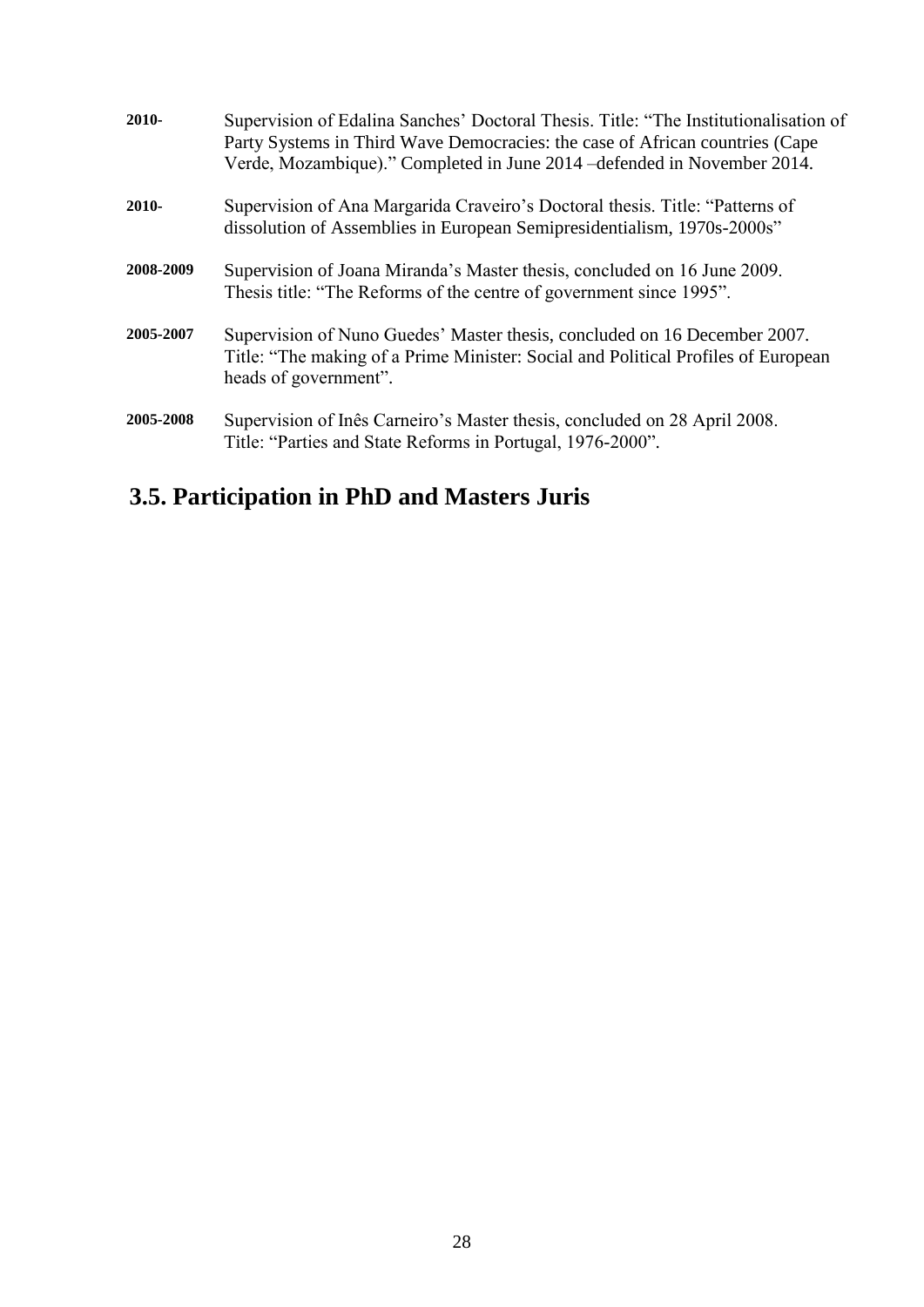| 2018 | PhD Thesis Pedro Mendonça. Oral Exam on 30 <sup>th</sup> May, Institute of Social Sciences of<br>the University of Lisbon. Title: "Democracy, Populism and Economic Globalisation-<br>An extension of the Selectorate Theory". |
|------|--------------------------------------------------------------------------------------------------------------------------------------------------------------------------------------------------------------------------------|
| 2018 | PhD Thesis Fernanda Flacco, Oral exam at the Université Libre de Bruxelles,<br>Belgium, Title: "Leader Effects, the Stability of Parties and Party Systems, and the<br>Vote", on 22nd February 2018.                           |
| 2015 | Ph.D. Thesis Fulgêncio Seda, Oral exam at the University of Leiden, Netherlands,<br>Title: "Border Governance in Mozambique", on 29 November 2015.                                                                             |
| 2014 | Ph.D. Thesis Edalina Rodrigues Sanches. Oral exam on at the University of Lisbon.<br>Title: " "                                                                                                                                |
| 2014 | Master Thesis by Joana Rodrigues. Oral Exam on 18 July at the Catholic University.<br>Title: "A Relação entre os Cidadãos e a Assembleia da Republica em Portugal".                                                            |
| 2013 | Doctoral Thesis by Patricia Silva. Oral Exam on 6 June at University of Aveiro.<br>Title: "Patronagem Política em Portugal".                                                                                                   |
| 2012 | Doctoral Thesis by Filipe Nunes. Oral exam on 19 December at the University of<br>Lisbon. Title: "A Administração Pública e sua Politização em Portugal"                                                                       |
| 2012 | Doctoral Thesis by Sandra Bermudez. Oral exam on 18 September at the University<br>Pompeu Fabra. Title: "Individual Determinants of the Vote and Context Variables".                                                           |
| 2011 | Doctoral Thesis by Manuel Monteiro. Oral Exam on 14 March at the Univeristy<br>Lusíada. Title "A Reform of the Electoral System in Portugal".                                                                                  |
| 2010 | Master Thesis by Luís Teixeira. Oral exam on 11 February at the University of<br>Lisbon. Title: "Os Verdes Anos: o Ecologismo em Portugal" [The Green Years:<br>Ecologism in Portugal].                                        |
| 2009 | Doctoral Thesis by Solidea Formichelli. Oral exam held on 18 September at the<br>University of Siena. Title: "Leader Effects across Institutional Contexts".                                                                   |
| 2008 | Doctoral thesis by Filipe Montargil. Oral Exam held on 11 July at the University of<br>Evora. Title: "Sociedade de Informação, Democracia e Participação" [The<br>information society, democracy and participation].           |
| 2008 | Doctoral thesis by Ana Maria Belchior. Oral exam held on 18 April at the Catholic<br>University. Title: "A Participação Política em Portugal", [Political Participation in<br>Portugal].                                       |
| 2008 | Doctoral thesis by Riccardo Marchi. Oral exam held on 10 March.<br>Title: "As Direitas Radicais em Portugal Durante o Estado Novo, 1945-1974".<br>[The Radical Right in Portugal during the Authoritarian Regime, 1945-1974]   |
| 2003 | Master Thesis by Marco. Oral exam held on 17 June.<br>Title: "Um partido Revolucionário na Transição para a democracia: O PCP entre                                                                                            |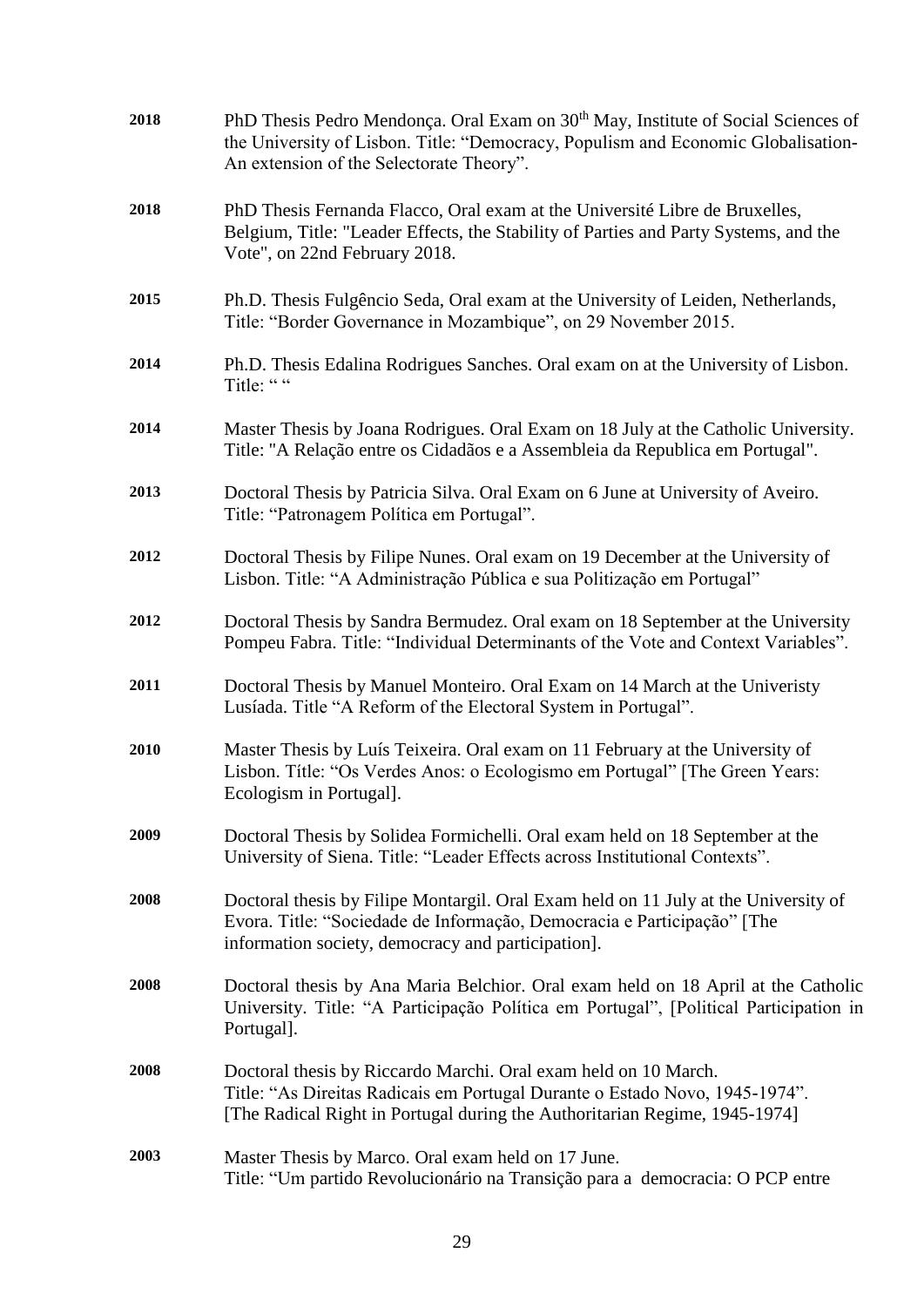|                    | 1974 e 1976". [A Revolutionary party in the transition to democracy: The<br>Communist Party between 1974 and 1976 in Portugal].                                                                                                                                    |
|--------------------|--------------------------------------------------------------------------------------------------------------------------------------------------------------------------------------------------------------------------------------------------------------------|
| 2003               | Master thesis by Nuno Joel Nascimento da Silva. Oral exam held on 27 June.<br>Title: O sistema de Governo Português: A posição e a influência do Primeiro-<br>Ministro. [The Portuguese political system: the influence and the position of the<br>Prime-Minister] |
| <b>Since 2004-</b> | Member of the Editorial Board of the Journal Relações Internacionais [Portuguese]<br>Journal – International Relations.                                                                                                                                            |
| 2001-2006          | Member of the Board of the Portuguese Political Science Association elected in 2001<br>and 2004. Organizer of the II and III Association's Congresses (2004 and 2006).                                                                                             |

## **3.6. Membership of Post-Graduate Committees**

| 2014-2016                      | President of the Post-graduate Studies Committee. |
|--------------------------------|---------------------------------------------------|
| 2004-2007<br>and 2010-<br>2012 | Member of the post-graduate Committee of ICS-UL   |

## **3.7. Post-doc Supervision**

| 2019-2022 | Tiago Silva, (PhD European University Institute)        |
|-----------|---------------------------------------------------------|
| 2019-2021 | Lea Heyne, (PhD University of Zurich)                   |
| 2018      | Virginia Ros (PhD University of Manchester)             |
| 2017-2022 | Roberto Pannico (PhD Universitat Autònoma de Barcelona) |
| 2017-2018 | Johannes Karremans (PhD EUI)                            |
| 2017-2018 | Ian MacManus (PhD Northeastern University, Boston)      |
| 2015-2018 | Edalina Sanches (PhD Lisbon University)                 |
| 2013-2017 | José Pereira (Ph.D EUI).                                |
| 2012-2014 | Ana Espirito Santo (Ph.D. EUI).                         |
| 2009-2013 | Ana Maria Evans (Ph.D. Georgetown University).          |
| 2006-2011 | Marco Lisi (Ph.D ISCTE).                                |
|           |                                                         |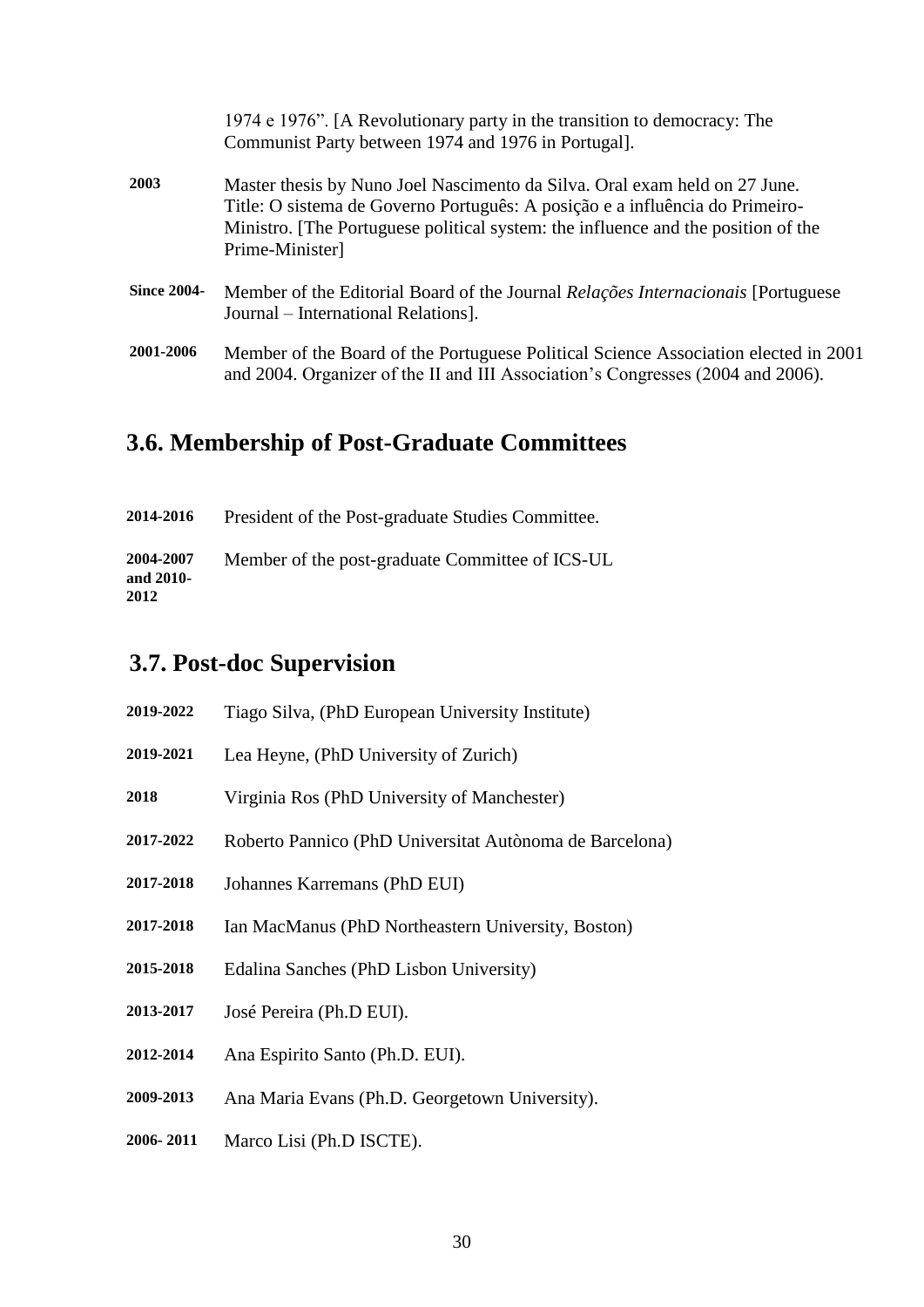#### **3.8. Researcher Supervision**

- **2011-2014** I was responsible for Research Supervision of Frederico Ferreira da Silva who was a Master's Student working on the "Personalization of Politics in the XXIst Century" Project.
- **2004-2011** I have been responsible for Research Supervision of several Master's Students who were contracted in the Portuguese Election Studies project, namely: Ana Espírito Santo, Edalina Sanches, José Pereira.

#### **4. Outreach**

#### **4.1. Public Policies and Private Sector, including Reports and Studies**

| 2016-2021 | Member of the Board of the Clube de Lisboa. A forum to promote regular meetings<br>to discuss international affairs in Lisbon. I am a member of the Board to promote the<br>debate of European issues.                                                                                                                                                                                                                                                                                                                                                                                    |
|-----------|-------------------------------------------------------------------------------------------------------------------------------------------------------------------------------------------------------------------------------------------------------------------------------------------------------------------------------------------------------------------------------------------------------------------------------------------------------------------------------------------------------------------------------------------------------------------------------------------|
| 2018      | Websurvey results of an Index of the Quality of Democracy in Portugal within<br>oqd.ics.ul.pt                                                                                                                                                                                                                                                                                                                                                                                                                                                                                             |
| 2018      | Publication of an E-book on Reform of the Electoral System, within ipp.                                                                                                                                                                                                                                                                                                                                                                                                                                                                                                                   |
| 2016-     | Local Organizer of European Dialogue Project led by German ngo Progressive<br>Zentrum. See here for more information: http://www.progressives-<br>zentrum.org/agenda-en/europe-the-world-en/projects-en/dialogue-on-europe-<br>$en$ /?lang=en                                                                                                                                                                                                                                                                                                                                             |
| 2015-     | Report on Youth Participation in Politics, Labour Market, Employability, Leisure.<br>Report Commissioned by the Presidency of the Republic, June 2015.                                                                                                                                                                                                                                                                                                                                                                                                                                    |
| 2014-19   | Co-ordinator of the Observatory of the Quality of Democracy in Portugal. This<br>Observatory aims at collecting and diffusing knowledge about the Quality of<br>Democracy in Portugal. In 2014, in partnership with the Expresso newspaper we ran<br>a representative survey on attitudes towards the transition to democracy in Portugal,<br>to mark the 40 <sup>th</sup> Anniversary of the democratization in Portugal. The survey results<br>were widely disseminated through the media outlets of Expresso, SIC and SIC<br>noticias. For more information, consult www.oqd.ics.ul.pt |
| 2012-     | Co-founder of the Institute of Public Policies – Thomas Jefferson-Correia da Serra.<br>An Institute which seeks to promote debate about public policies in Portugal and how                                                                                                                                                                                                                                                                                                                                                                                                               |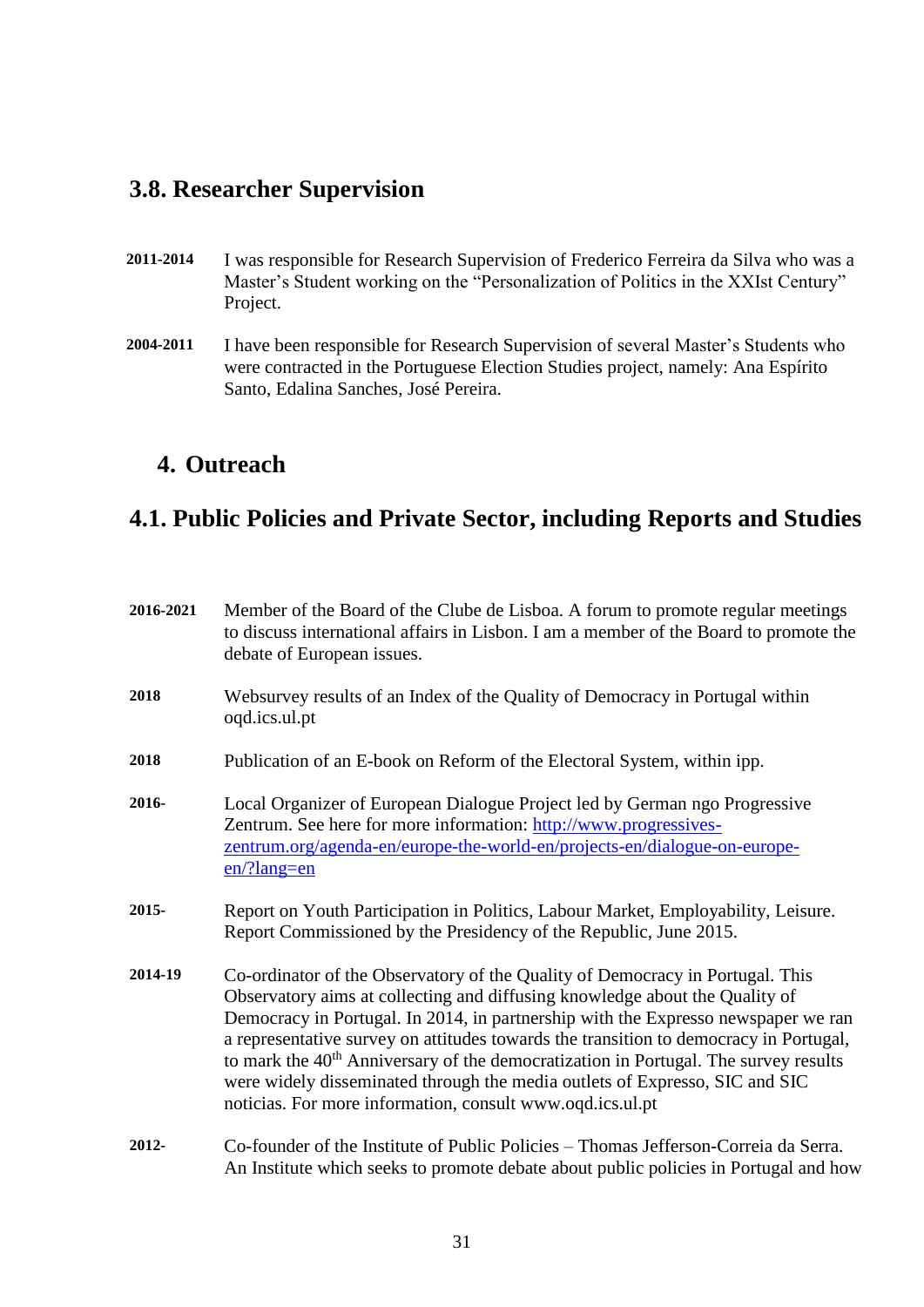to improve them. In this Institute I am responsible for political science projects. For more information see [http://www.ipp-jcs.org/pt/bem-vindos-2/.](http://www.ipp-jcs.org/pt/bem-vindos-2/)

- **2012-2014** Member of the Consultative Council of a Project intitled "Portugal in the European Institutions" lead by Alexander Trechsel and Richard Rose. This Project is financed by the Fundação Francisco Manuel dos Santos. My role as member of the Consultative Council involves reading and commenting on draft reports. For more information see [https://www.ffms.pt/estudo/16/a-participacao-de-portugal-nas](https://www.ffms.pt/estudo/16/a-participacao-de-portugal-nas-decisoes-da-ue)[decisoes-da-ue](https://www.ffms.pt/estudo/16/a-participacao-de-portugal-nas-decisoes-da-ue)
- **2010-2013** Member of the Team which elaborates the Reports on Budgetary Transparency in Portugal. This project promotes transparency of the budgetary process. I have become involved in the political dimension of the project. Also, I have provided consultancy to the elaboration of the first Citizen's Budget, produced by the Ministry of Finance in order to promote openness towards Civil Society. This advocacy project is run within the Institute for Public Policies. For more information see [http://www.ipp-jcs.org/en/research/open-budget-survey-2012/.](http://www.ipp-jcs.org/en/research/open-budget-survey-2012/)
- **Since 2001- 15** Member of the Team which elaborates the Reports for the biannual Eurobarometer surveys in Portugal. See [http://ec.europa.eu/public\\_opinion/standard\\_en.htm.](http://ec.europa.eu/public_opinion/standard_en.htm) This involves the elaboration of extensive reports on attitudes towards the EU and are a very rich source of data and information on Portuguese public opinion.

#### **4.2. Knowledge Diffusion to Wider Audiences**

| 2021      | Regular participant on forums about the EU.                                                                                                                                                                                                                                                                                                                           |
|-----------|-----------------------------------------------------------------------------------------------------------------------------------------------------------------------------------------------------------------------------------------------------------------------------------------------------------------------------------------------------------------------|
| 2018      | Author of a 700,000 characters essay on the PSD for the Expresso weekly, using data<br>from post-election surveys.                                                                                                                                                                                                                                                    |
| 2015      | Presentation of a Report on Youth and Participation in Politics, Employment, Leisure<br>and Work, at a Conference organised by the Presidency of the Republic, Lisbon:<br>Fundação Champalimaud, 7 May 2015.                                                                                                                                                          |
| 2014      | Extensive Interview and <i>liaison</i> with Expresso weekly on the perceptions of the<br>Portuguese concerning transition to democracy 40 years on. I cooperated in making<br>the newspaper and the graphs to accompany the interview.                                                                                                                                |
| 2014      | Speaker at a Conference organised by the President of the Republic on the occasion<br>of the 40 <sup>th</sup> anniversary of democratisation in Portugal. Title of Speech: Political<br>Legacies and the Future of political institutions in Portugal.                                                                                                                |
| 2013-2014 | Organizer of the annual Conference for the Fundação Francisco Manuel dos Santos,<br>on the theme of EU integration. The Foundation has as one of its main goals the<br>dissemination of academic knowledge to the public. More than 1000 attendees were<br>present at the conference, and via the media, more than 1 million Portuguese saw the<br>conference panels. |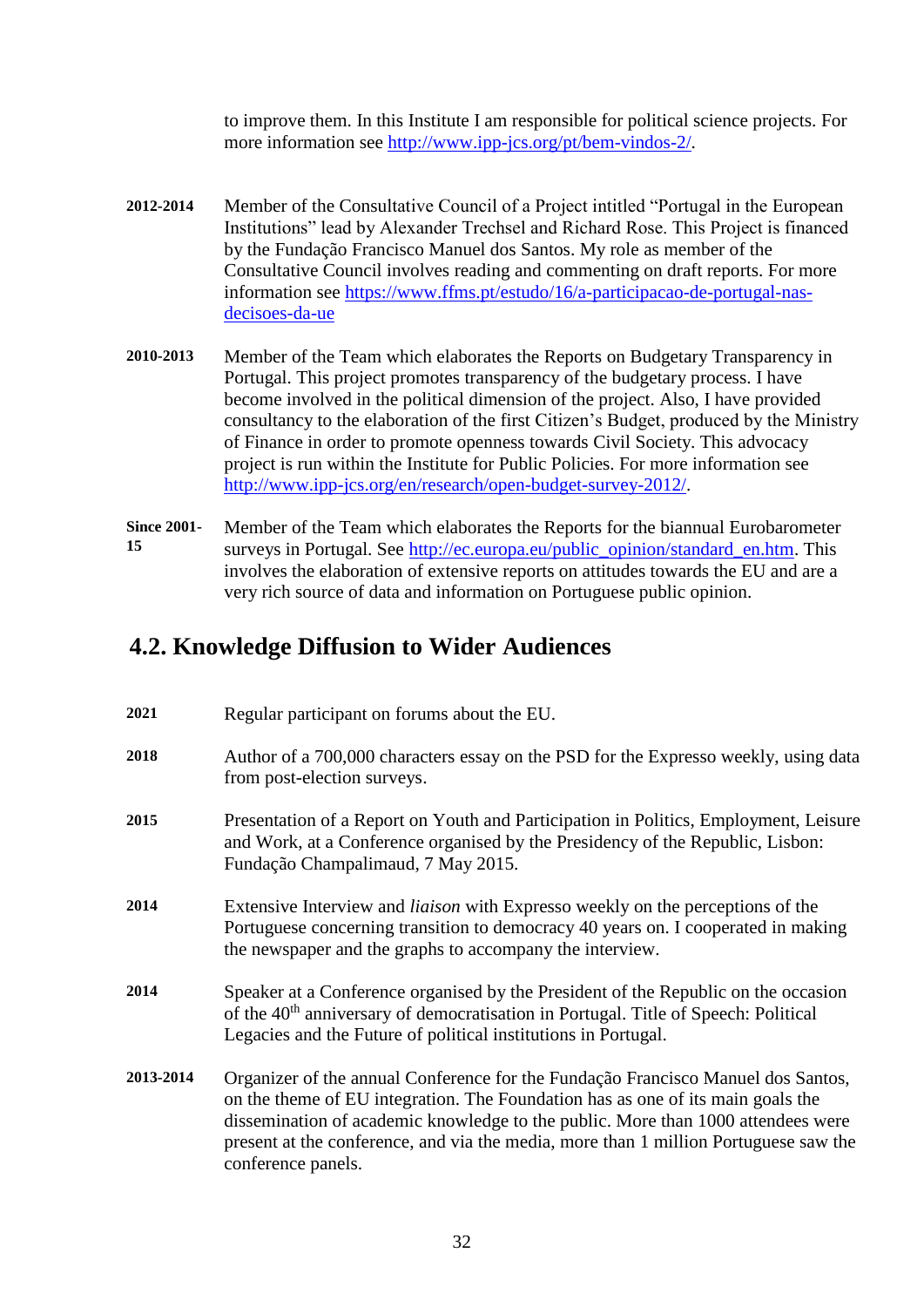|                    | In 2014 I am once again involved in the organization of the annual Conference, this<br>time as a member of the Scientific Council.                                                                |
|--------------------|---------------------------------------------------------------------------------------------------------------------------------------------------------------------------------------------------|
| 2007-2013          | Regular columnist for the Diário de Notícias and the Jornal de Negócios, both daily<br>newspapers. The columns for Jornal de Negócios were also published in my personal<br>blog, Tempo Político. |
| <b>Since 2006-</b> | Regular presence in Television debates on Portuguese politics.                                                                                                                                    |
| 2002 and<br>2004   | Present in Parliamentary Committees twice in Portugal. On one occasion to discuss<br>the Reform of Parliament in the Committee for the Reform of the Political System,                            |

#### **5. Academic Service**

#### **5.1.Participation in Governance Bodies**

| $2020 -$                   | Member of the School Council, ICS                                                                                                                                                                                |
|----------------------------|------------------------------------------------------------------------------------------------------------------------------------------------------------------------------------------------------------------|
| 2018-                      | Member of the Planning Committee of CSES- Comparative Study of Election<br>Systems. Within it, I am Chair of the Module 6 sub-committee, together with Rudiger<br>Schmitt-Beck, Markus Wagner and David Sulmont. |
| 2018-                      | Coordinator of the SPARC – Research Group at ICS-UL.                                                                                                                                                             |
| 2006-2016<br>$2021 -$      | Member of the Scientific Council of ICS-UL.                                                                                                                                                                      |
| <b>Since 2012-</b><br>2014 | Member of the Library Council of ICS-UL.                                                                                                                                                                         |

#### **5.2.Coordination of Scientific Journals**

**2021-** Journal co-Editor of *European Political Science Review*.

**2007-2009** Journal Editor of *South European Society and Politics* together with Susannah Verney and Anna Bosco. This is perhaps the most important area studies journal in the English language for Southern Europe, and it is ranked in ISI.

#### **5.3.Membership of Scientific Journals' Editorial Boards**

**Since 2010- 2019** Member of the Editorial Board of *Electoral Studies*. [Top Journal, highly ranked by the ISI, A Journal in the ICS Social Science Index].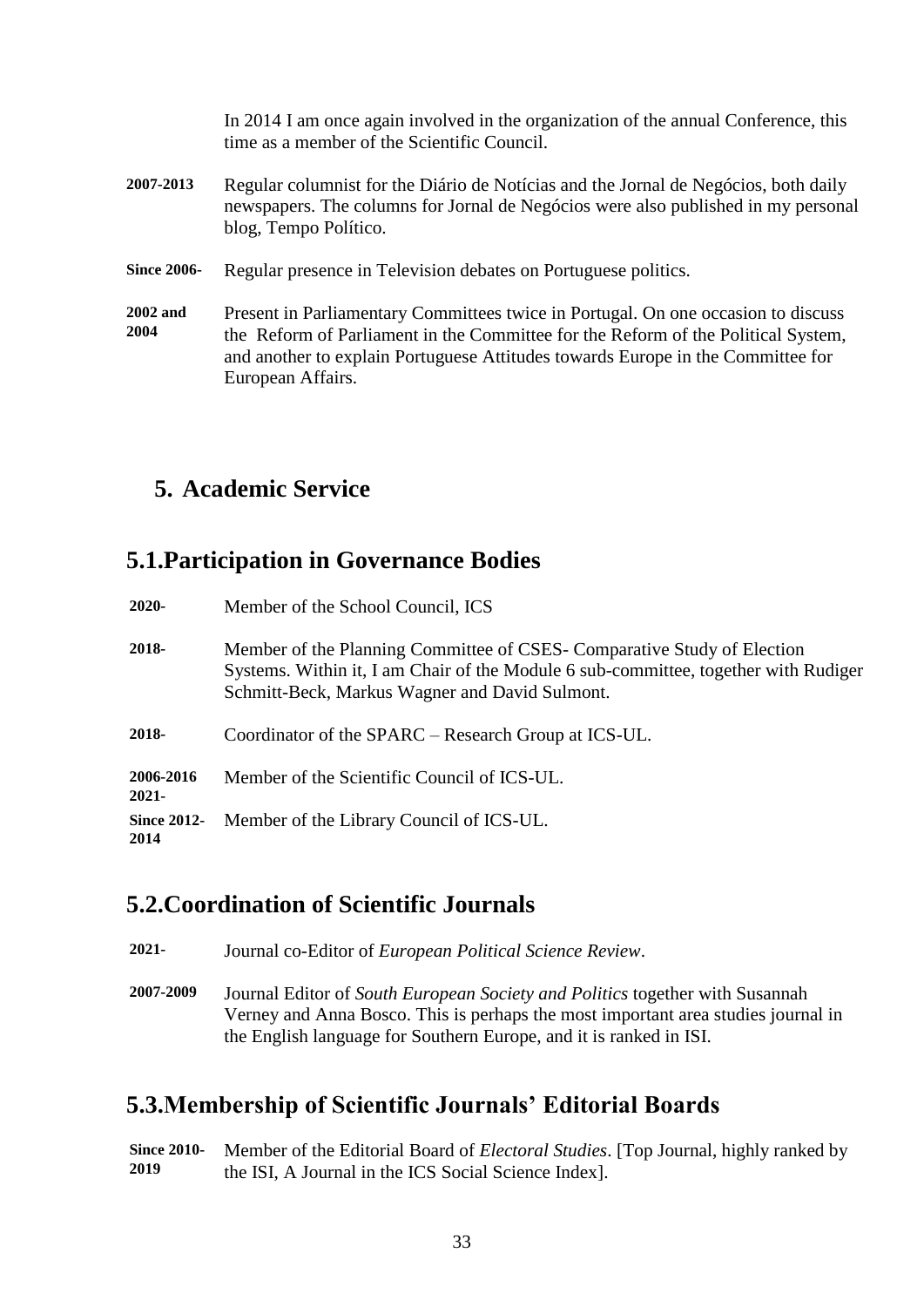| 2004-2007<br>and<br>2010-2012 | Member of the Editorial Board of South European Society and Politics.                                                                                                                 |
|-------------------------------|---------------------------------------------------------------------------------------------------------------------------------------------------------------------------------------|
| 2008-2013                     | Member of the Editorial Board of <i>European Journal of Political Research</i> . [Top<br>Journal, highly ranked by the ISI, A Journal in the ICS Social Science Index].               |
| <b>Since 2008-</b>            | Member of the Editorial Board of Revista Americana de Estudos Legislativos<br>[Brazilian Journal – American Journal of Legislative Studies].                                          |
| <b>Since 2004-</b>            | Member of the Editorial Board of the Journal <i>Relações Internacionais</i> [Portuguese]<br>Journal – International Relations].                                                       |
| 2004-2006                     | Member of the Board of the Portuguese Political Science Association                                                                                                                   |
| 2001-2004                     | Secretary of the Portuguese Political Science Association and organizer of its two<br>Congresses in 2002 and 2004                                                                     |
| 2008-2010                     | Co-cordinator, together with Oddbjorn Knutsen, Oslo Universirty, of the ECPR's<br>Standing Group on "Public Opinion and Voting in a Comparative Perspective".<br>(www.povb.ecpr.org). |

#### **5.4. Membership of the Board of Scientific Associations**

Member of the Board of the Portuguese Political Science Association

Secretary of the Portuguese Political Science Association and organizer of its two Congresses in 2002 and 2004

Co-cordinator, together with Oddbjorn Knutsen, Oslo Universirty, of the ECPR's Standing Group on "Public Opinion and Voting in a Comparative Perspective". [\(www.povb.ecpr.org\)](http://www.povb.ecpr.org/).

#### **5.5. Participation in Evaluation Activities**

| 2020-     | Member of the ERC Starting Grant Evaluating Panel                                             |
|-----------|-----------------------------------------------------------------------------------------------|
| 2018-2021 | Member of Stein Rokkan Prize for best book in Comparative Politics, ECPR.                     |
| 2015/16   | Member of the Scientific Committee for Evaluation of FCT Researchers in Political<br>Science. |